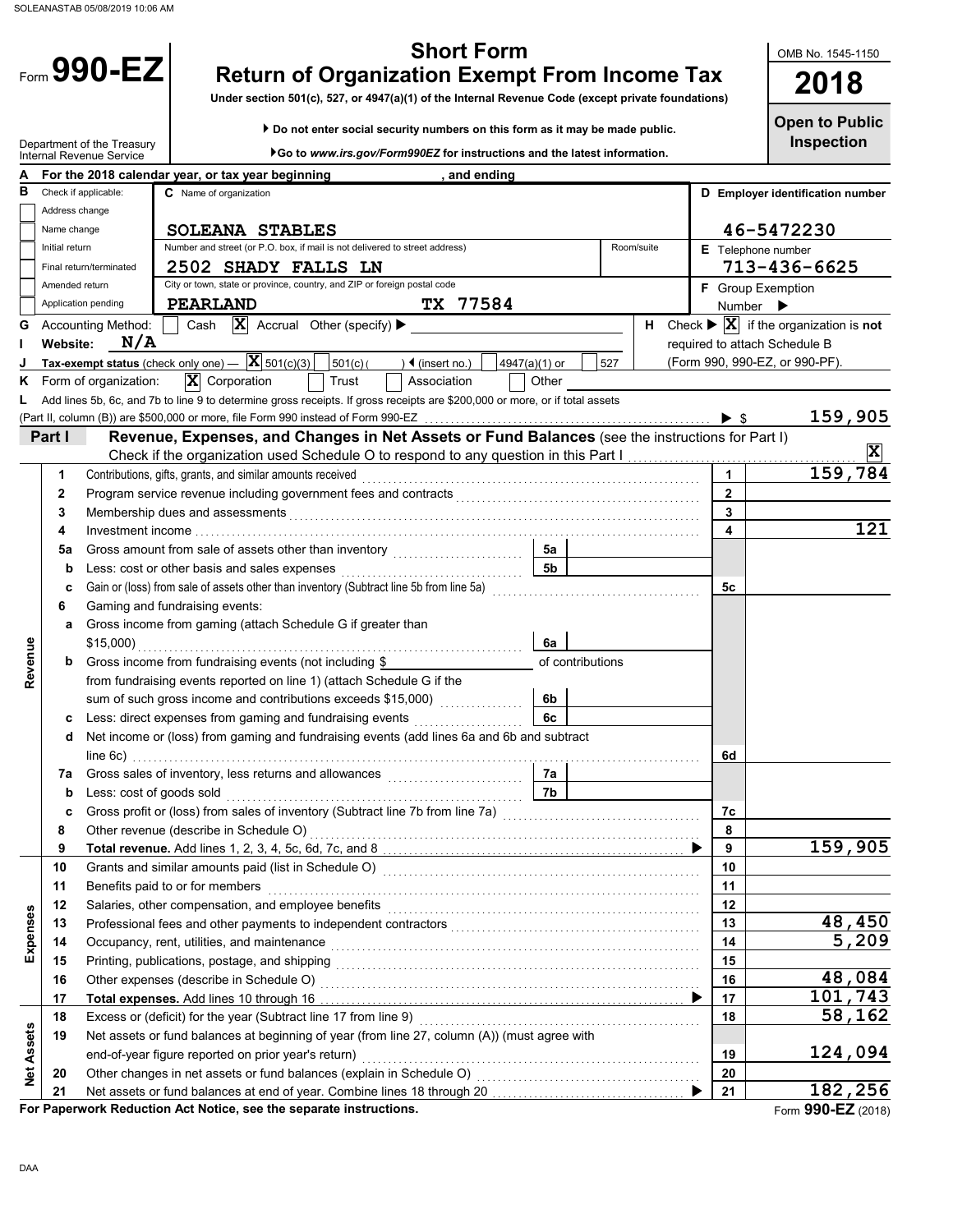| Part II               | SOLEANA STABLES<br><b>Balance Sheets</b> (see the instructions for Part II)                                                         |                               | 46-5472230                            |                                             |     |                             |
|-----------------------|-------------------------------------------------------------------------------------------------------------------------------------|-------------------------------|---------------------------------------|---------------------------------------------|-----|-----------------------------|
|                       |                                                                                                                                     |                               |                                       |                                             |     | $\overline{\mathbf{x}}$     |
|                       |                                                                                                                                     |                               |                                       | (A) Beginning of year                       |     | (B) End of year             |
|                       |                                                                                                                                     |                               |                                       | 113,102                                     | 22  | 170,234                     |
| 23 Land and buildings |                                                                                                                                     |                               |                                       | 0                                           | 23  |                             |
|                       |                                                                                                                                     |                               |                                       | 10,992                                      | 24  | 12,022                      |
| 25 Total assets       |                                                                                                                                     |                               |                                       | 124,094                                     | 25  | 182,256                     |
|                       |                                                                                                                                     |                               |                                       | 0                                           | 26  |                             |
|                       | 27 Net assets or fund balances (line 27 of column (B) must agree with line 21)                                                      |                               |                                       | 124,094                                     | 27  | 182,256                     |
| Part III              | Statement of Program Service Accomplishments (see the instructions for Part III)                                                    |                               |                                       |                                             |     |                             |
|                       | Check if the organization used Schedule O to respond to any question in this Part III                                               |                               |                                       | $\overline{\mathbf{x}}$                     |     | <b>Expenses</b>             |
|                       | What is the organization's primary exempt purpose?                                                                                  |                               |                                       |                                             |     | (Required for section       |
| SEE SCHEDULE O        |                                                                                                                                     |                               |                                       |                                             |     | $501(c)(3)$ and $501(c)(4)$ |
|                       | Describe the organization's program service accomplishments for each of its three largest program services,                         |                               |                                       |                                             |     | organizations; optional for |
|                       | as measured by expenses. In a clear and concise manner, describe the services provided, the number of                               |                               |                                       |                                             |     | others.)                    |
|                       | persons benefited, and other relevant information for each program title.                                                           |                               |                                       |                                             |     |                             |
|                       |                                                                                                                                     |                               |                                       |                                             |     |                             |
| 28                    | SEE SCHEDULE O                                                                                                                      |                               |                                       |                                             |     |                             |
|                       |                                                                                                                                     |                               |                                       |                                             |     |                             |
|                       |                                                                                                                                     |                               |                                       |                                             |     |                             |
| (Grants \$            | ) If this amount includes foreign grants, check here                                                                                |                               |                                       |                                             | 28a |                             |
| 29                    |                                                                                                                                     |                               |                                       |                                             |     |                             |
|                       |                                                                                                                                     |                               |                                       |                                             |     |                             |
|                       |                                                                                                                                     |                               |                                       |                                             |     |                             |
| (Grants \$            | ) If this amount includes foreign grants, check here                                                                                |                               |                                       |                                             | 29a |                             |
| 30                    |                                                                                                                                     |                               |                                       |                                             |     |                             |
|                       |                                                                                                                                     |                               |                                       |                                             |     |                             |
|                       |                                                                                                                                     |                               |                                       |                                             |     |                             |
| (Grants \$            | ) If this amount includes foreign grants, check here                                                                                |                               |                                       |                                             | 30a |                             |
|                       | 31 Other program services (describe in Schedule O)                                                                                  |                               |                                       |                                             |     |                             |
| (Grants \$            | ) If this amount includes foreign grants, check here                                                                                |                               |                                       |                                             | 31a | 96,183                      |
|                       | 32 Total program service expenses (add lines 28a through 31a)                                                                       |                               |                                       |                                             | 32  | 96,183                      |
| Part IV               | List of Officers, Directors, Trustees, and Key Employees (list each one even if not compensated - see the instructions for Part IV) |                               |                                       |                                             |     |                             |
|                       | Check if the organization used Schedule O to respond to any question in this Part IV                                                |                               | .<br>(c) Reportable                   | (d) Health benefits.                        |     |                             |
|                       | (a) Name and title                                                                                                                  | (b) Average<br>hours per week | compensation<br>(Forms W-2/1099-MISC) | contributions to employee                   |     | (e) Estimated amount of     |
|                       |                                                                                                                                     | devoted to position           | (if not paid, enter -0-)              | benefit plans, and<br>deferred compensation |     | other compensation          |
| <b>ANDY CAMACHO</b>   |                                                                                                                                     |                               |                                       |                                             |     |                             |
| <b>BOARD CHAIR</b>    |                                                                                                                                     | 0.00                          | 0                                     |                                             | 0   | 0                           |
|                       | SASHA L CAMACHO                                                                                                                     |                               |                                       |                                             |     |                             |
|                       |                                                                                                                                     |                               | 0                                     |                                             | 0   | 0                           |
| <b>TREASURER</b>      |                                                                                                                                     | 0.00                          |                                       |                                             |     |                             |
|                       | STEPHANIE SEIDENBERGER                                                                                                              |                               |                                       |                                             |     |                             |
| <b>SECRETARY</b>      |                                                                                                                                     | 0.00                          | 0                                     |                                             | 0   | 0                           |
| CARLA KUAIWA          |                                                                                                                                     |                               |                                       |                                             |     |                             |
| <b>MEMBER</b>         |                                                                                                                                     | 0.00                          | 0                                     |                                             | 0   | 0                           |
| KALEI KUAIWA          |                                                                                                                                     |                               |                                       |                                             |     |                             |
| <b>MEMBER</b>         |                                                                                                                                     | 0.00                          | 0                                     |                                             | 0   | 0                           |
| AMY MYNDERSE          |                                                                                                                                     |                               |                                       |                                             |     |                             |
| <b>MEMBER</b>         |                                                                                                                                     | 0.00                          | 0                                     |                                             | 0   | 0                           |
|                       | CATHERIN WILTY                                                                                                                      |                               |                                       |                                             |     |                             |
| <b>MEMBER</b>         |                                                                                                                                     | 0.00                          | 0                                     |                                             | 0   | 0                           |
| <b>ROBERT PUFAL</b>   |                                                                                                                                     |                               |                                       |                                             |     |                             |
|                       |                                                                                                                                     |                               |                                       |                                             |     |                             |
|                       |                                                                                                                                     |                               |                                       |                                             |     |                             |
| <b>MEMBER</b>         |                                                                                                                                     | 0.00                          | 0                                     |                                             | 0   |                             |
|                       |                                                                                                                                     |                               |                                       |                                             |     |                             |
|                       |                                                                                                                                     |                               |                                       |                                             |     |                             |
|                       |                                                                                                                                     |                               |                                       |                                             |     |                             |
|                       |                                                                                                                                     |                               |                                       |                                             |     |                             |
|                       |                                                                                                                                     |                               |                                       |                                             |     |                             |
|                       |                                                                                                                                     |                               |                                       |                                             |     | 0                           |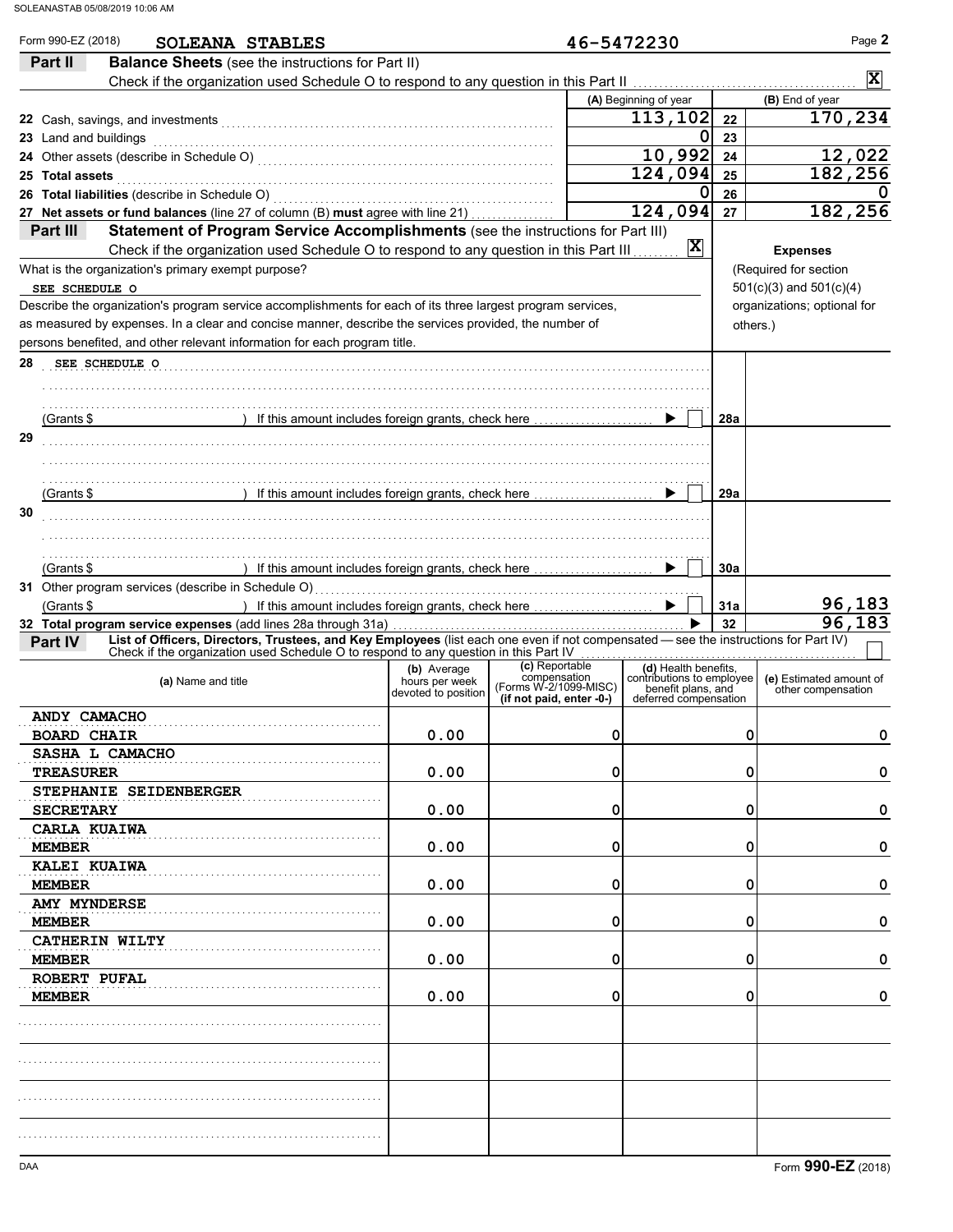|     | Form 990-EZ (2018)<br>46-5472230<br>SOLEANA STABLES                                                                                                                                                                    |                              |                 |            | Page 3 |
|-----|------------------------------------------------------------------------------------------------------------------------------------------------------------------------------------------------------------------------|------------------------------|-----------------|------------|--------|
|     | Other Information (Note the Schedule A and personal benefit contract statement requirements in the<br>Part V                                                                                                           |                              |                 |            |        |
|     | instructions for Part V.) Check if the organization used Schedule O to respond to any question in this Part V                                                                                                          |                              |                 |            |        |
|     |                                                                                                                                                                                                                        |                              |                 | <b>Yes</b> | No     |
| 33  | Did the organization engage in any significant activity not previously reported to the IRS? If "Yes," provide a                                                                                                        |                              |                 |            | X      |
| 34  | Were any significant changes made to the organizing or governing documents? If "Yes," attach a conformed                                                                                                               |                              | 33              |            |        |
|     | copy of the amended documents if they reflect a change to the organization's name. Otherwise, explain the                                                                                                              |                              |                 |            |        |
|     |                                                                                                                                                                                                                        |                              | 34              |            | X      |
| 35а | Did the organization have unrelated business gross income of \$1,000 or more during the year from business                                                                                                             |                              |                 |            |        |
|     | activities (such as those reported on lines 2, 6a, and 7a, among others)?                                                                                                                                              |                              | 35a             |            | X      |
| b   | If "Yes" to line 35a, has the organization filed a Form 990-T for the year? If "No," provide an explanation in Schedule O                                                                                              |                              | 35 <sub>b</sub> |            |        |
| c   | Was the organization a section $501(c)(4)$ , $501(c)(5)$ , or $501(c)(6)$ organization subject to section $6033(e)$ notice,                                                                                            |                              |                 |            |        |
|     |                                                                                                                                                                                                                        |                              | 35c             |            | X      |
| 36  | Did the organization undergo a liquidation, dissolution, termination, or significant disposition of net assets                                                                                                         |                              |                 |            |        |
|     | during the year? If "Yes," complete applicable parts of Schedule N                                                                                                                                                     |                              | 36              |            | X      |
| 37a | $\blacktriangleright$ 37a<br>Enter amount of political expenditures, direct or indirect, as described in the instructions                                                                                              |                              |                 |            |        |
| b   | Did the organization file Form 1120-POL for this year?                                                                                                                                                                 |                              | 37 <sub>b</sub> |            | X      |
| 38а | Did the organization borrow from, or make any loans to, any officer, director, trustee, or key employee or were                                                                                                        |                              |                 |            |        |
|     | any such loans made in a prior year and still outstanding at the end of the tax year covered by this return?                                                                                                           |                              | 38a             |            | X      |
|     |                                                                                                                                                                                                                        | 38b                          |                 |            |        |
| 39  | Section 501(c)(7) organizations. Enter:                                                                                                                                                                                |                              |                 |            |        |
| а   | 39а                                                                                                                                                                                                                    |                              |                 |            |        |
| b   | 39 <sub>b</sub>                                                                                                                                                                                                        |                              |                 |            |        |
| 40a | Section 501(c)(3) organizations. Enter amount of tax imposed on the organization during the year under:                                                                                                                |                              |                 |            |        |
|     |                                                                                                                                                                                                                        |                              |                 |            |        |
|     | <b>b</b> Section 501(c)(3), 501(c)(4), and 501(c)(29) organizations. Did the organization engage in any section 4958                                                                                                   |                              |                 |            |        |
|     | excess benefit transaction during the year, or did it engage in an excess benefit transaction in a prior year                                                                                                          |                              |                 |            |        |
|     | that has not been reported on any of its prior Forms 990 or 990-EZ? If "Yes," complete Schedule L, Part I                                                                                                              |                              | 40 <sub>b</sub> |            | X      |
|     | Section $501(c)(3)$ , $501(c)(4)$ , and $501(c)(29)$ organizations. Enter amount of tax imposed                                                                                                                        |                              |                 |            |        |
|     | on organization managers or disqualified persons during the year under sections 4912,                                                                                                                                  |                              |                 |            |        |
|     | 4955, and 4958<br>d Section 501(c)(3), 501(c)(4), and 501(c)(29) organizations. Enter amount of tax on line                                                                                                            |                              |                 |            |        |
|     | 40c reimbursed by the organization                                                                                                                                                                                     |                              |                 |            |        |
|     | e All organizations. At any time during the tax year, was the organization a party to a prohibited tax shelter                                                                                                         |                              |                 |            |        |
|     | transaction? If "Yes," complete Form 8886-T                                                                                                                                                                            |                              | 40e             |            | X      |
| 41  | List the states with which a copy of this return is filed $\blacktriangleright$ NONE                                                                                                                                   |                              |                 |            |        |
|     | 42a The organization's books are in care of <b>&gt; CAMACHO</b>                                                                                                                                                        | Telephone no. ▶ 713-436-6625 |                 |            |        |
|     | 2502 SHADY FALLS LN                                                                                                                                                                                                    |                              |                 |            |        |
|     | $Localed$ at $\blacktriangleright$ PEARLAND<br>TХ                                                                                                                                                                      | $ZIP + 4$                    | 77584           |            |        |
| b   | At any time during the calendar year, did the organization have an interest in or a signature or other authority over                                                                                                  |                              |                 | Yes        | No     |
|     | a financial account in a foreign country (such as a bank account, securities account, or other financial account)?                                                                                                     |                              | 42b             |            | X      |
|     | If "Yes," enter the name of the foreign country ▶                                                                                                                                                                      |                              |                 |            |        |
|     | See the instructions for exceptions and filing requirements for FinCEN Form 114, Report of Foreign Bank and                                                                                                            |                              |                 |            |        |
|     | Financial Accounts (FBAR).                                                                                                                                                                                             |                              |                 |            |        |
| c   |                                                                                                                                                                                                                        |                              | 42c             |            | X      |
|     | If "Yes," enter the name of the foreign country ▶                                                                                                                                                                      |                              |                 |            |        |
| 43  |                                                                                                                                                                                                                        |                              |                 |            |        |
|     | and enter the amount of tax-exempt interest received or accrued during the tax year [[[[[[[[[[[[[[[[[[[[[[[[[                                                                                                          | $\blacktriangleright$   43   |                 |            |        |
|     |                                                                                                                                                                                                                        |                              |                 | Yes        | No     |
| 44а | Did the organization maintain any donor advised funds during the year? If "Yes," Form 990 must be                                                                                                                      |                              |                 |            |        |
|     | completed instead of Form 990-EZ                                                                                                                                                                                       |                              | 44a             |            | X      |
| b   | Did the organization operate one or more hospital facilities during the year? If "Yes," Form 990 must be                                                                                                               |                              |                 |            |        |
|     | completed instead of Form 990-EZ www.array.com/www.array.com/www.array.com/www.array.com/www.array.com/www.arr                                                                                                         |                              | 44b             |            | X      |
| c   | Did the organization receive any payments for indoor tanning services during the year?                                                                                                                                 |                              | 44c             |            | X      |
| d   | If "Yes" to line 44c, has the organization filed a Form 720 to report these payments? If "No," provide an                                                                                                              |                              |                 |            |        |
|     |                                                                                                                                                                                                                        |                              | 44d             |            | X.     |
| 45а | Did the organization have a controlled entity within the meaning of section 512(b)(13)?                                                                                                                                |                              | 45a             |            |        |
| b   | Did the organization receive any payment from or engage in any transaction with a controlled entity within the<br>meaning of section 512(b)(13)? If "Yes," Form 990 and Schedule R may need to be completed instead of |                              |                 |            |        |
|     |                                                                                                                                                                                                                        |                              |                 |            |        |
|     |                                                                                                                                                                                                                        |                              | 45b             |            | X      |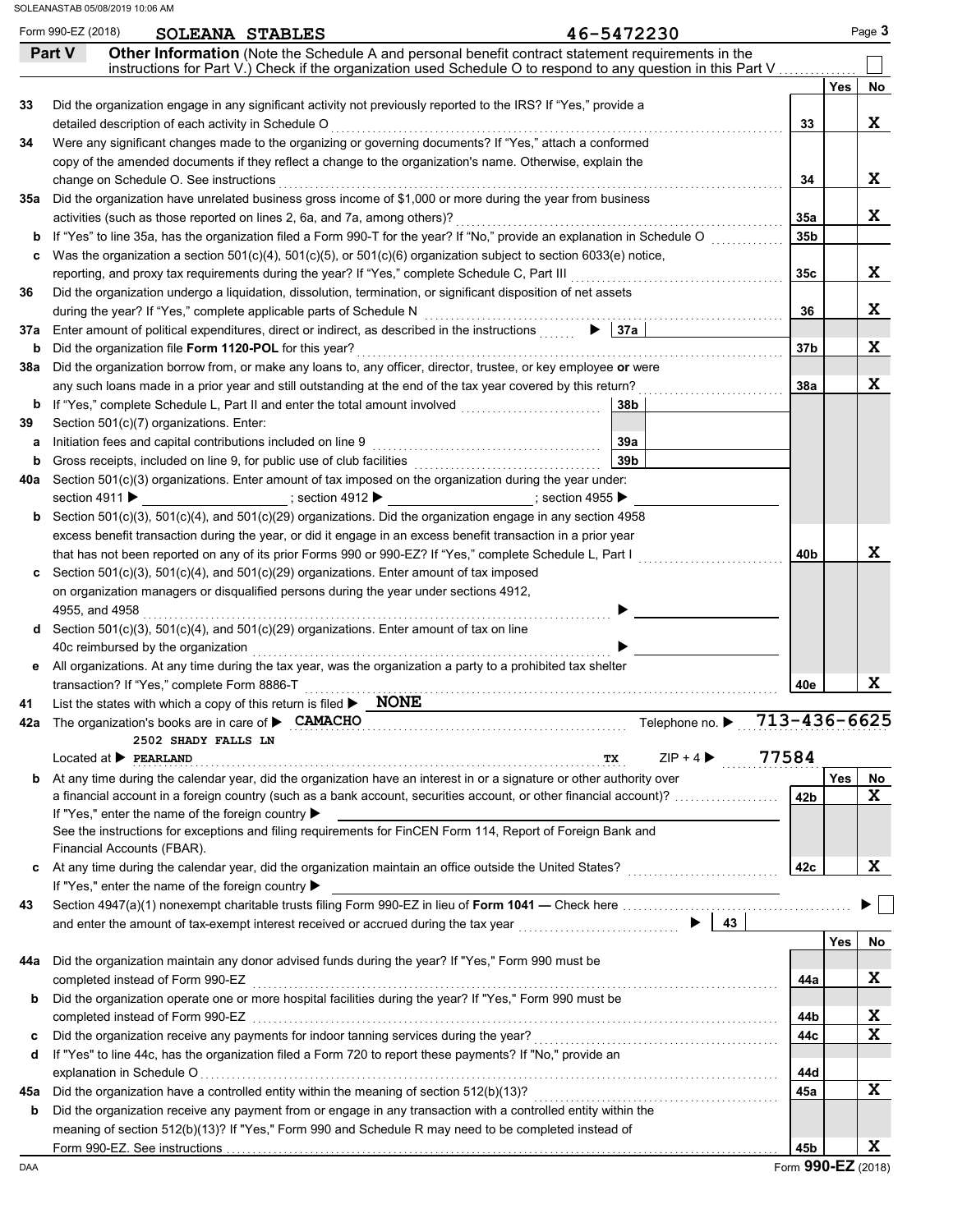|                 | SOLEANASTAB 05/08/2019 10:06 AM |                                                                                                                                                                                                                                                                                                                          |                     |                                                      |                                                         |                     |                                                                         |                         |                    |                         |
|-----------------|---------------------------------|--------------------------------------------------------------------------------------------------------------------------------------------------------------------------------------------------------------------------------------------------------------------------------------------------------------------------|---------------------|------------------------------------------------------|---------------------------------------------------------|---------------------|-------------------------------------------------------------------------|-------------------------|--------------------|-------------------------|
|                 | Form 990-EZ (2018)              | <b>SOLEANA STABLES</b>                                                                                                                                                                                                                                                                                                   |                     |                                                      | 46-5472230                                              |                     |                                                                         |                         | <b>Yes</b>         | Page 4<br>No            |
| 46              |                                 | Did the organization engage, directly or indirectly, in political campaign activities on behalf of or in opposition                                                                                                                                                                                                      |                     |                                                      |                                                         |                     |                                                                         |                         |                    |                         |
| Part VI         |                                 | Section 501(c)(3) Organizations Only                                                                                                                                                                                                                                                                                     |                     |                                                      |                                                         |                     |                                                                         | 46                      |                    | X                       |
|                 |                                 | All section $501(c)(3)$ organizations must answer questions 47-49b and 52, and complete the tables for lines<br>50 and 51.                                                                                                                                                                                               |                     |                                                      |                                                         |                     |                                                                         |                         |                    |                         |
|                 |                                 |                                                                                                                                                                                                                                                                                                                          |                     |                                                      |                                                         |                     |                                                                         |                         |                    |                         |
| 47              |                                 | Did the organization engage in lobbying activities or have a section 501(h) election in effect during the tax                                                                                                                                                                                                            |                     |                                                      |                                                         |                     |                                                                         |                         | <b>Yes</b>         | No                      |
|                 |                                 | year? If "Yes," complete Schedule C, Part II                                                                                                                                                                                                                                                                             |                     |                                                      |                                                         |                     |                                                                         | 47                      |                    | X                       |
| 48              |                                 |                                                                                                                                                                                                                                                                                                                          |                     |                                                      |                                                         |                     |                                                                         | 48                      |                    | $\overline{\mathbf{x}}$ |
| 49a             |                                 |                                                                                                                                                                                                                                                                                                                          |                     |                                                      |                                                         |                     |                                                                         | 49a<br>49 <sub>b</sub>  |                    | $\mathbf x$             |
| b<br>50         |                                 | If "Yes," was the related organization a section 527 organization?<br>Complete this table for the organization's five highest compensated employees (other than officers, directors, trustees, and key                                                                                                                   |                     |                                                      |                                                         |                     |                                                                         |                         |                    |                         |
|                 |                                 | employees) who each received more than \$100,000 of compensation from the organization. If there is none, enter "None."                                                                                                                                                                                                  |                     |                                                      |                                                         |                     |                                                                         |                         |                    |                         |
|                 |                                 | (a) Name and title of each employee                                                                                                                                                                                                                                                                                      |                     | (b) Average<br>hours per week<br>devoted to position | (c) Reportable<br>compensation<br>(Forms W-2/1099-MISC) |                     | (d) Health benefits,<br>contributions to employee<br>benefit plans, and | (e) Estimated amount of | other compensation |                         |
| <b>NONE</b>     |                                 |                                                                                                                                                                                                                                                                                                                          |                     |                                                      |                                                         |                     | deferred compensation                                                   |                         |                    |                         |
|                 |                                 |                                                                                                                                                                                                                                                                                                                          |                     |                                                      |                                                         |                     |                                                                         |                         |                    |                         |
|                 |                                 |                                                                                                                                                                                                                                                                                                                          |                     |                                                      |                                                         |                     |                                                                         |                         |                    |                         |
|                 |                                 |                                                                                                                                                                                                                                                                                                                          |                     |                                                      |                                                         |                     |                                                                         |                         |                    |                         |
|                 |                                 |                                                                                                                                                                                                                                                                                                                          |                     |                                                      |                                                         |                     |                                                                         |                         |                    |                         |
| f<br>51         |                                 | Total number of other employees paid over \$100,000<br>Complete this table for the organization's five highest compensated independent contractors who each received more than<br>\$100,000 of compensation from the organization. If there is none, enter "None."                                                       |                     |                                                      |                                                         |                     |                                                                         |                         |                    |                         |
|                 |                                 | (a) Name and business address of each independent contractor                                                                                                                                                                                                                                                             |                     |                                                      |                                                         | (b) Type of service |                                                                         |                         | (c) Compensation   |                         |
| <b>NONE</b>     |                                 |                                                                                                                                                                                                                                                                                                                          |                     |                                                      |                                                         |                     |                                                                         |                         |                    |                         |
|                 |                                 |                                                                                                                                                                                                                                                                                                                          |                     |                                                      |                                                         |                     |                                                                         |                         |                    |                         |
|                 |                                 |                                                                                                                                                                                                                                                                                                                          |                     |                                                      |                                                         |                     |                                                                         |                         |                    |                         |
|                 |                                 |                                                                                                                                                                                                                                                                                                                          |                     |                                                      |                                                         |                     |                                                                         |                         |                    |                         |
|                 |                                 |                                                                                                                                                                                                                                                                                                                          |                     |                                                      |                                                         |                     |                                                                         |                         |                    |                         |
| d<br>52         | completed Schedule A            | Total number of other independent contractors each receiving over \$100,000<br>Did the organization complete Schedule A? Note: All section $501(c)(3)$ organizations must attach a                                                                                                                                       |                     |                                                      |                                                         |                     |                                                                         | X Yes                   |                    | No                      |
|                 |                                 | Under penalties of perjury, I declare that I have examined this return, including accompanying schedules and statements, and to the best of my knowledge and belief, it is<br>true, correct, and complete. Declaration of preparer (other than officer) is based on all information of which preparer has any knowledge. |                     |                                                      |                                                         |                     |                                                                         |                         |                    |                         |
| Sign            |                                 | Signature of officer                                                                                                                                                                                                                                                                                                     |                     |                                                      | Date                                                    |                     |                                                                         |                         |                    |                         |
| Here            |                                 | SASHA L CAMACHO<br>Type or print name and title                                                                                                                                                                                                                                                                          |                     |                                                      | <b>TREASURER</b>                                        |                     |                                                                         |                         |                    |                         |
|                 |                                 | Print/Type preparer's name                                                                                                                                                                                                                                                                                               |                     | Preparer's signature                                 |                                                         | Date                |                                                                         |                         | PTIN               |                         |
| Paid            |                                 |                                                                                                                                                                                                                                                                                                                          |                     |                                                      |                                                         |                     | Check                                                                   | if<br>self-employed     |                    |                         |
| <b>Preparer</b> | Firm's name ▶                   | ANGIE POOLE, CPA, CGMA<br><b>KIBBE</b>                                                                                                                                                                                                                                                                                   | & POOLE,            | ANGIE POOLE, CPA, CGMA<br>P.C.                       |                                                         |                     | 05/08/19<br>Firm's EIN ▶                                                | 46-1269926              | P00569255          |                         |
| <b>Use Only</b> | Firm's address ▶                | 1480 E                                                                                                                                                                                                                                                                                                                   | <b>HIGHWAY</b><br>6 |                                                      |                                                         |                     |                                                                         |                         |                    |                         |
|                 |                                 | TX<br><b>ALVIN,</b>                                                                                                                                                                                                                                                                                                      | 77511-2572          |                                                      |                                                         |                     | Phone no.                                                               | 281-331-7457            |                    |                         |
|                 |                                 | May the IRS discuss this return with the preparer shown above? See instructions                                                                                                                                                                                                                                          |                     |                                                      |                                                         |                     |                                                                         |                         | Yes                | No.                     |

Form **990-EZ** (2018)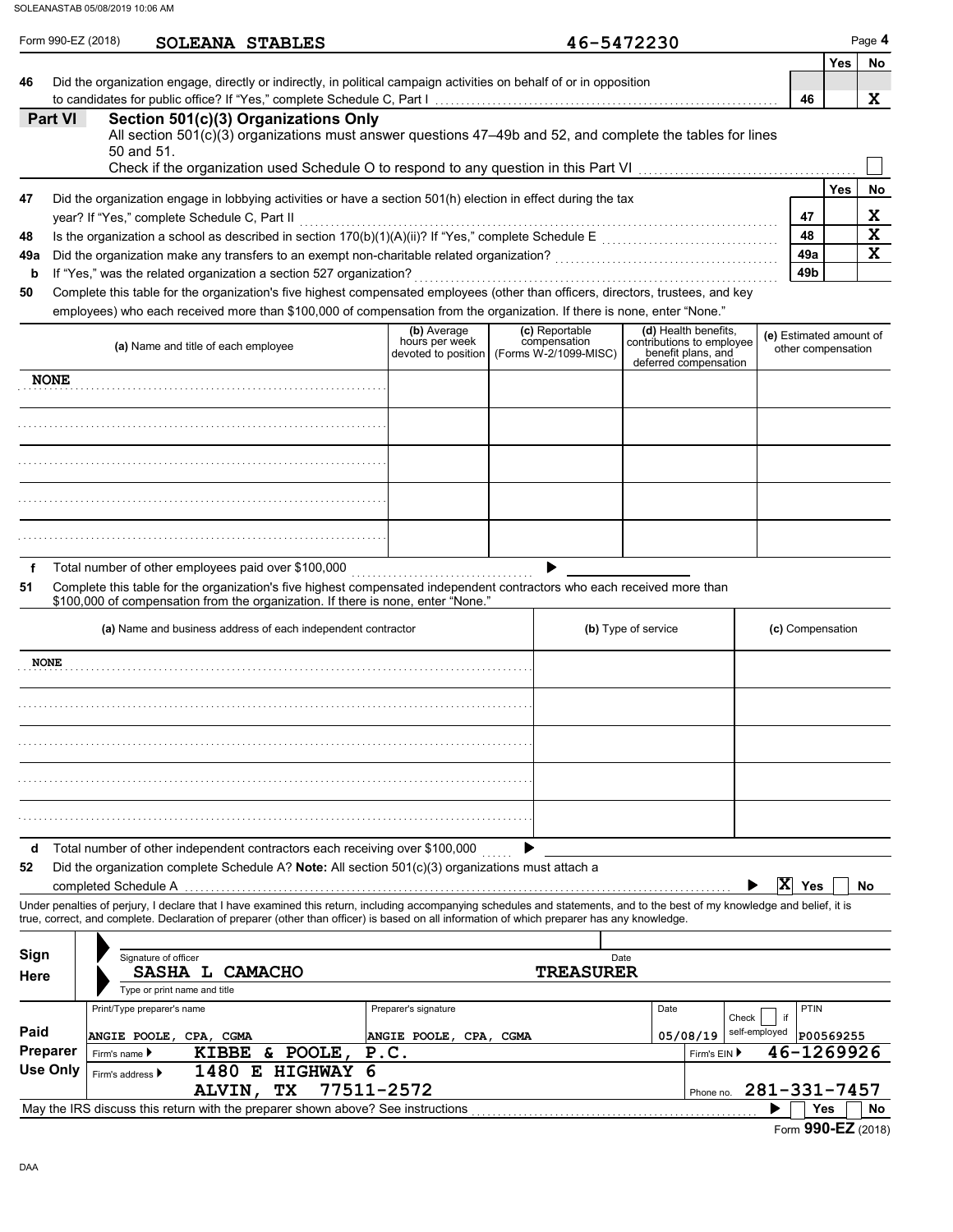## **SCHEDULE A Public Charity Status and Public Support**

**Complete if the organization is a section 501(c)(3) organization or a section 4947(a)(1) nonexempt charitable trust. (Form 990 or 990-EZ)**

OMB No. 1545-0047 **2018**

| Department of the Treasury |                |                          | Attach to Form 990 or Form 990-EZ. |                                                            |                                                                                                                                                                                                                                                                                                                                                                                                                                                                                  |     |                                       |                               | <b>Open to Public</b> |                                       |
|----------------------------|----------------|--------------------------|------------------------------------|------------------------------------------------------------|----------------------------------------------------------------------------------------------------------------------------------------------------------------------------------------------------------------------------------------------------------------------------------------------------------------------------------------------------------------------------------------------------------------------------------------------------------------------------------|-----|---------------------------------------|-------------------------------|-----------------------|---------------------------------------|
|                            |                | Internal Revenue Service |                                    |                                                            | Go to www.irs.gov/Form990 for instructions and the latest information.                                                                                                                                                                                                                                                                                                                                                                                                           |     |                                       | Inspection                    |                       |                                       |
|                            |                | Name of the organization |                                    | <b>SOLEANA STABLES</b>                                     |                                                                                                                                                                                                                                                                                                                                                                                                                                                                                  |     |                                       |                               | 46-5472230            | <b>Employer identification number</b> |
|                            | Part I         |                          |                                    |                                                            | Reason for Public Charity Status (All organizations must complete this part.) See instructions.                                                                                                                                                                                                                                                                                                                                                                                  |     |                                       |                               |                       |                                       |
|                            |                |                          |                                    |                                                            | The organization is not a private foundation because it is: (For lines 1 through 12, check only one box.)                                                                                                                                                                                                                                                                                                                                                                        |     |                                       |                               |                       |                                       |
| 1                          |                |                          |                                    |                                                            | A church, convention of churches, or association of churches described in section 170(b)(1)(A)(i).                                                                                                                                                                                                                                                                                                                                                                               |     |                                       |                               |                       |                                       |
| 2                          |                |                          |                                    |                                                            | A school described in section 170(b)(1)(A)(ii). (Attach Schedule E (Form 990 or 990-EZ).)                                                                                                                                                                                                                                                                                                                                                                                        |     |                                       |                               |                       |                                       |
| 3                          |                |                          |                                    |                                                            | A hospital or a cooperative hospital service organization described in section 170(b)(1)(A)(iii).                                                                                                                                                                                                                                                                                                                                                                                |     |                                       |                               |                       |                                       |
| 4                          |                |                          |                                    |                                                            | A medical research organization operated in conjunction with a hospital described in section 170(b)(1)(A)(iii). Enter the hospital's name,                                                                                                                                                                                                                                                                                                                                       |     |                                       |                               |                       |                                       |
|                            |                | city, and state:         |                                    |                                                            |                                                                                                                                                                                                                                                                                                                                                                                                                                                                                  |     |                                       |                               |                       |                                       |
| 5                          |                |                          |                                    |                                                            | An organization operated for the benefit of a college or university owned or operated by a governmental unit described in                                                                                                                                                                                                                                                                                                                                                        |     |                                       |                               |                       |                                       |
|                            |                |                          |                                    | section 170(b)(1)(A)(iv). (Complete Part II.)              |                                                                                                                                                                                                                                                                                                                                                                                                                                                                                  |     |                                       |                               |                       |                                       |
| 6                          |                |                          |                                    |                                                            | A federal, state, or local government or governmental unit described in section 170(b)(1)(A)(v).                                                                                                                                                                                                                                                                                                                                                                                 |     |                                       |                               |                       |                                       |
| 7                          |                |                          |                                    | described in section 170(b)(1)(A)(vi). (Complete Part II.) | An organization that normally receives a substantial part of its support from a governmental unit or from the general public                                                                                                                                                                                                                                                                                                                                                     |     |                                       |                               |                       |                                       |
| 8                          |                |                          |                                    |                                                            | A community trust described in <b>section 170(b)(1)(A)(vi).</b> (Complete Part II.)                                                                                                                                                                                                                                                                                                                                                                                              |     |                                       |                               |                       |                                       |
| 9                          |                |                          |                                    |                                                            | An agricultural research organization described in section 170(b)(1)(A)(ix) operated in conjunction with a land-grant college                                                                                                                                                                                                                                                                                                                                                    |     |                                       |                               |                       |                                       |
|                            |                | university:              |                                    |                                                            | or university or a non-land-grant college of agriculture (see instructions). Enter the name, city, and state of the college or                                                                                                                                                                                                                                                                                                                                                   |     |                                       |                               |                       |                                       |
| 10                         | $ \mathbf{X} $ |                          |                                    |                                                            | An organization that normally receives: (1) more than 33 1/3% of its support from contributions, membership fees, and gross<br>receipts from activities related to its exempt functions—subject to certain exceptions, and (2) no more than 33 1/3% of its<br>support from gross investment income and unrelated business taxable income (less section 511 tax) from businesses<br>acquired by the organization after June 30, 1975. See section 509(a)(2). (Complete Part III.) |     |                                       |                               |                       |                                       |
| 11                         |                |                          |                                    |                                                            | An organization organized and operated exclusively to test for public safety. See section 509(a)(4).                                                                                                                                                                                                                                                                                                                                                                             |     |                                       |                               |                       |                                       |
| 12                         |                |                          |                                    |                                                            | An organization organized and operated exclusively for the benefit of, to perform the functions of, or to carry out the purposes                                                                                                                                                                                                                                                                                                                                                 |     |                                       |                               |                       |                                       |
|                            |                |                          |                                    |                                                            | of one or more publicly supported organizations described in section 509(a)(1) or section 509(a)(2). See section 509(a)(3).                                                                                                                                                                                                                                                                                                                                                      |     |                                       |                               |                       |                                       |
|                            |                |                          |                                    |                                                            | Check the box in lines 12a through 12d that describes the type of supporting organization and complete lines 12e, 12f, and 12g.                                                                                                                                                                                                                                                                                                                                                  |     |                                       |                               |                       |                                       |
|                            | а              |                          |                                    |                                                            | Type I. A supporting organization operated, supervised, or controlled by its supported organization(s), typically by giving                                                                                                                                                                                                                                                                                                                                                      |     |                                       |                               |                       |                                       |
|                            |                |                          |                                    |                                                            | the supported organization(s) the power to regularly appoint or elect a majority of the directors or trustees of the<br>supporting organization. You must complete Part IV, Sections A and B.                                                                                                                                                                                                                                                                                    |     |                                       |                               |                       |                                       |
|                            | b              |                          |                                    |                                                            | Type II. A supporting organization supervised or controlled in connection with its supported organization(s), by having                                                                                                                                                                                                                                                                                                                                                          |     |                                       |                               |                       |                                       |
|                            |                |                          |                                    |                                                            | control or management of the supporting organization vested in the same persons that control or manage the supported                                                                                                                                                                                                                                                                                                                                                             |     |                                       |                               |                       |                                       |
|                            |                |                          |                                    |                                                            | organization(s). You must complete Part IV, Sections A and C.                                                                                                                                                                                                                                                                                                                                                                                                                    |     |                                       |                               |                       |                                       |
|                            | c              |                          |                                    |                                                            | Type III functionally integrated. A supporting organization operated in connection with, and functionally integrated with,<br>its supported organization(s) (see instructions). You must complete Part IV, Sections A, D, and E.                                                                                                                                                                                                                                                 |     |                                       |                               |                       |                                       |
|                            | d              |                          |                                    |                                                            | Type III non-functionally integrated. A supporting organization operated in connection with its supported organization(s)<br>that is not functionally integrated. The organization generally must satisfy a distribution requirement and an attentiveness                                                                                                                                                                                                                        |     |                                       |                               |                       |                                       |
|                            |                |                          |                                    |                                                            | requirement (see instructions). You must complete Part IV, Sections A and D, and Part V.<br>Check this box if the organization received a written determination from the IRS that it is a Type I, Type II, Type III                                                                                                                                                                                                                                                              |     |                                       |                               |                       |                                       |
|                            |                |                          |                                    |                                                            | functionally integrated, or Type III non-functionally integrated supporting organization.                                                                                                                                                                                                                                                                                                                                                                                        |     |                                       |                               |                       |                                       |
|                            | f              |                          |                                    | Enter the number of supported organizations                |                                                                                                                                                                                                                                                                                                                                                                                                                                                                                  |     |                                       |                               |                       |                                       |
|                            | g              |                          |                                    |                                                            | Provide the following information about the supported organization(s).                                                                                                                                                                                                                                                                                                                                                                                                           |     |                                       |                               |                       |                                       |
|                            |                | (i) Name of supported    |                                    | $(ii)$ EIN                                                 | (iii) Type of organization                                                                                                                                                                                                                                                                                                                                                                                                                                                       |     | (iv) Is the organization              | (v) Amount of monetary        |                       | (vi) Amount of                        |
|                            |                | organization             |                                    |                                                            | (described on lines 1-10<br>above (see instructions))                                                                                                                                                                                                                                                                                                                                                                                                                            |     | listed in your governing<br>document? | support (see<br>instructions) |                       | other support (see<br>instructions)   |
|                            |                |                          |                                    |                                                            |                                                                                                                                                                                                                                                                                                                                                                                                                                                                                  | Yes | No                                    |                               |                       |                                       |
| (A)                        |                |                          |                                    |                                                            |                                                                                                                                                                                                                                                                                                                                                                                                                                                                                  |     |                                       |                               |                       |                                       |
| (B)                        |                |                          |                                    |                                                            |                                                                                                                                                                                                                                                                                                                                                                                                                                                                                  |     |                                       |                               |                       |                                       |
|                            |                |                          |                                    |                                                            |                                                                                                                                                                                                                                                                                                                                                                                                                                                                                  |     |                                       |                               |                       |                                       |
| (C)                        |                |                          |                                    |                                                            |                                                                                                                                                                                                                                                                                                                                                                                                                                                                                  |     |                                       |                               |                       |                                       |
| (D)                        |                |                          |                                    |                                                            |                                                                                                                                                                                                                                                                                                                                                                                                                                                                                  |     |                                       |                               |                       |                                       |
| (E)                        |                |                          |                                    |                                                            |                                                                                                                                                                                                                                                                                                                                                                                                                                                                                  |     |                                       |                               |                       |                                       |
|                            |                |                          |                                    |                                                            |                                                                                                                                                                                                                                                                                                                                                                                                                                                                                  |     |                                       |                               |                       |                                       |
| Total                      |                |                          |                                    |                                                            |                                                                                                                                                                                                                                                                                                                                                                                                                                                                                  |     |                                       |                               |                       |                                       |

**For Paperwork Reduction Act Notice, see the Instructions for Form 990 or 990-EZ.**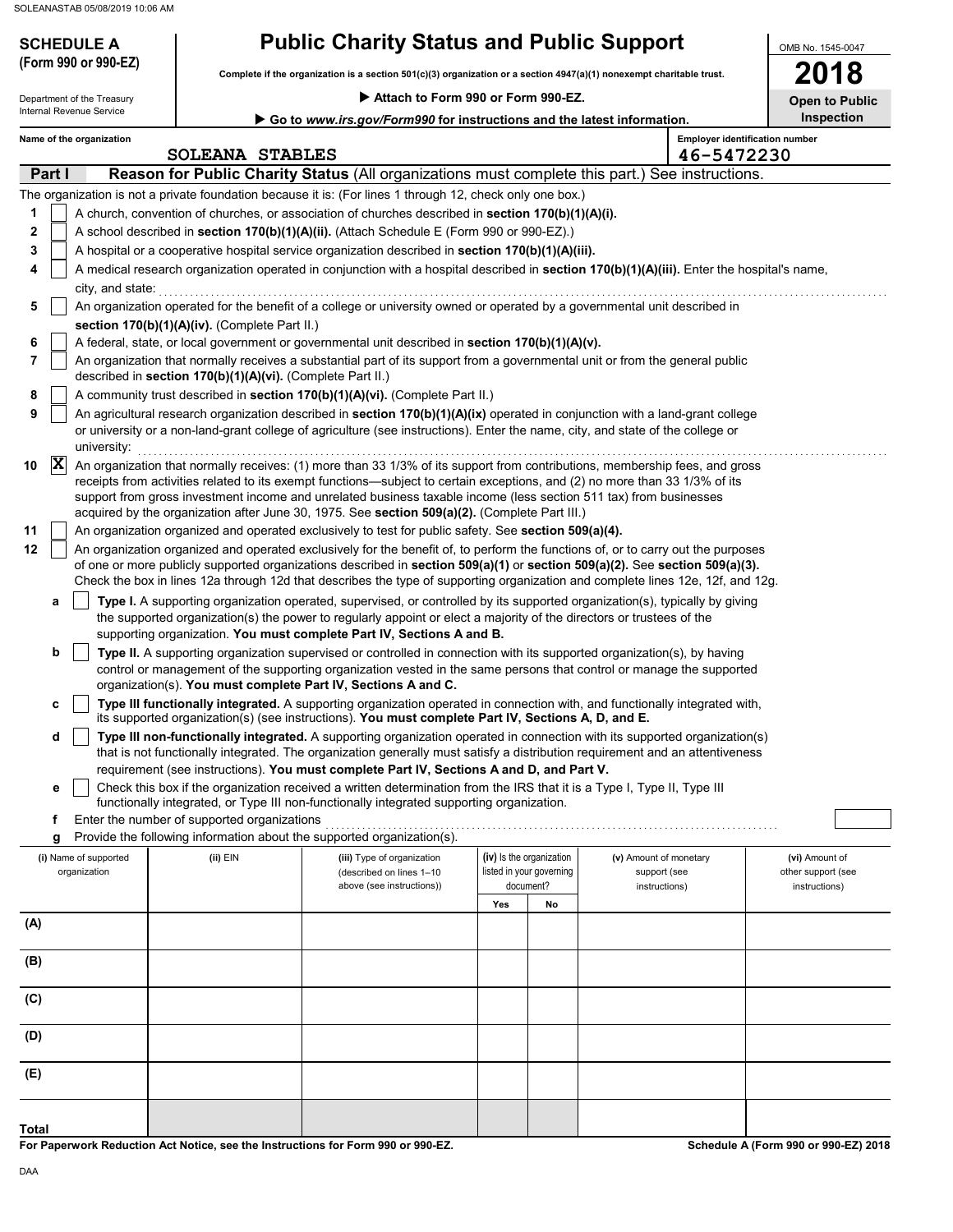|     | Schedule A (Form 990 or 990-EZ) 2018                                                                                                                                                                                         | SOLEANA STABLES |          |            |            | 46-5472230 | Page 2    |
|-----|------------------------------------------------------------------------------------------------------------------------------------------------------------------------------------------------------------------------------|-----------------|----------|------------|------------|------------|-----------|
|     | Support Schedule for Organizations Described in Sections 170(b)(1)(A)(iv) and 170(b)(1)(A)(vi)<br>Part II                                                                                                                    |                 |          |            |            |            |           |
|     | (Complete only if you checked the box on line 5, 7, or 8 of Part I or if the organization failed to qualify under<br>Part III. If the organization fails to qualify under the tests listed below, please complete Part III.) |                 |          |            |            |            |           |
|     | <b>Section A. Public Support</b>                                                                                                                                                                                             |                 |          |            |            |            |           |
|     | Calendar year (or fiscal year beginning in)                                                                                                                                                                                  | (a) 2014        | (b) 2015 | $(c)$ 2016 | $(d)$ 2017 | (e) 2018   | (f) Total |
|     |                                                                                                                                                                                                                              |                 |          |            |            |            |           |
| 1   | Gifts, grants, contributions, and<br>membership fees received. (Do not<br>include any "unusual grants.")                                                                                                                     |                 |          |            |            |            |           |
| 2   | Tax revenues levied for the<br>organization's benefit and either paid<br>to or expended on its behalf                                                                                                                        |                 |          |            |            |            |           |
| 3   | The value of services or facilities<br>furnished by a governmental unit to the<br>organization without charge                                                                                                                |                 |          |            |            |            |           |
| 4   | Total. Add lines 1 through 3                                                                                                                                                                                                 |                 |          |            |            |            |           |
| 5   | The portion of total contributions by<br>each person (other than a<br>governmental unit or publicly<br>supported organization) included on<br>line 1 that exceeds 2% of the amount<br>shown on line 11, column (f)           |                 |          |            |            |            |           |
| 6   | Public support. Subtract line 5 from line 4                                                                                                                                                                                  |                 |          |            |            |            |           |
|     | <b>Section B. Total Support</b>                                                                                                                                                                                              |                 |          |            |            |            |           |
|     | Calendar year (or fiscal year beginning in)<br>▶                                                                                                                                                                             | (a) 2014        | (b) 2015 | $(c)$ 2016 | $(d)$ 2017 | (e) 2018   | (f) Total |
| 7   | Amounts from line 4                                                                                                                                                                                                          |                 |          |            |            |            |           |
| 8   | Gross income from interest, dividends,<br>payments received on securities loans,<br>rents, royalties, and income from<br>similar sources                                                                                     |                 |          |            |            |            |           |
| 9   | Net income from unrelated business<br>activities, whether or not the business<br>is regularly carried on                                                                                                                     |                 |          |            |            |            |           |
| 10  | Other income. Do not include gain or<br>loss from the sale of capital assets<br>(Explain in Part VI.)                                                                                                                        |                 |          |            |            |            |           |
| 11  | Total support. Add lines 7 through 10                                                                                                                                                                                        |                 |          |            |            |            |           |
| 12  |                                                                                                                                                                                                                              |                 |          |            |            | 12         |           |
| 13  | First five years. If the Form 990 is for the organization's first, second, third, fourth, or fifth tax year as a section 501(c)(3)                                                                                           |                 |          |            |            |            |           |
|     | organization, check this box and stop here with the content of the content of Public Support Percentage Section C. Computation of Public Support Percentage                                                                  |                 |          |            |            |            |           |
|     |                                                                                                                                                                                                                              |                 |          |            |            |            |           |
| 14  | Public support percentage for 2018 (line 6, column (f) divided by line 11, column (f)) [[[[[[[[[[[[[[[[[[[[[[                                                                                                                |                 |          |            |            | 14         | %         |
| 15  |                                                                                                                                                                                                                              |                 |          |            |            | 15         | %         |
| 16a | 33 1/3% support test-2018. If the organization did not check the box on line 13, and line 14 is 33 1/3% or more, check this                                                                                                  |                 |          |            |            |            |           |
|     | box and stop here. The organization qualifies as a publicly supported organization                                                                                                                                           |                 |          |            |            |            |           |
| b   | 33 1/3% support test-2017. If the organization did not check a box on line 13 or 16a, and line 15 is 33 1/3% or more, check                                                                                                  |                 |          |            |            |            |           |
|     | this box and stop here. The organization qualifies as a publicly supported organization                                                                                                                                      |                 |          |            |            |            |           |
|     | 17a 10%-facts-and-circumstances test-2018. If the organization did not check a box on line 13, 16a, or 16b, and line 14 is                                                                                                   |                 |          |            |            |            |           |
|     | 10% or more, and if the organization meets the "facts-and-circumstances" test, check this box and stop here. Explain in                                                                                                      |                 |          |            |            |            |           |
|     | Part VI how the organization meets the "facts-and-circumstances" test. The organization qualifies as a publicly supported                                                                                                    |                 |          |            |            |            |           |
|     | organization                                                                                                                                                                                                                 |                 |          |            |            |            |           |
| b   | 10%-facts-and-circumstances test-2017. If the organization did not check a box on line 13, 16a, 16b, or 17a, and line                                                                                                        |                 |          |            |            |            |           |
|     | 15 is 10% or more, and if the organization meets the "facts-and-circumstances" test, check this box and stop here.                                                                                                           |                 |          |            |            |            |           |
|     | Explain in Part VI how the organization meets the "facts-and-circumstances" test. The organization qualifies as a publicly                                                                                                   |                 |          |            |            |            |           |
|     | supported organization                                                                                                                                                                                                       |                 |          |            |            |            |           |
| 18  | Private foundation. If the organization did not check a box on line 13, 16a, 16b, 17a, or 17b, check this box and see                                                                                                        |                 |          |            |            |            |           |
|     |                                                                                                                                                                                                                              |                 |          |            |            |            |           |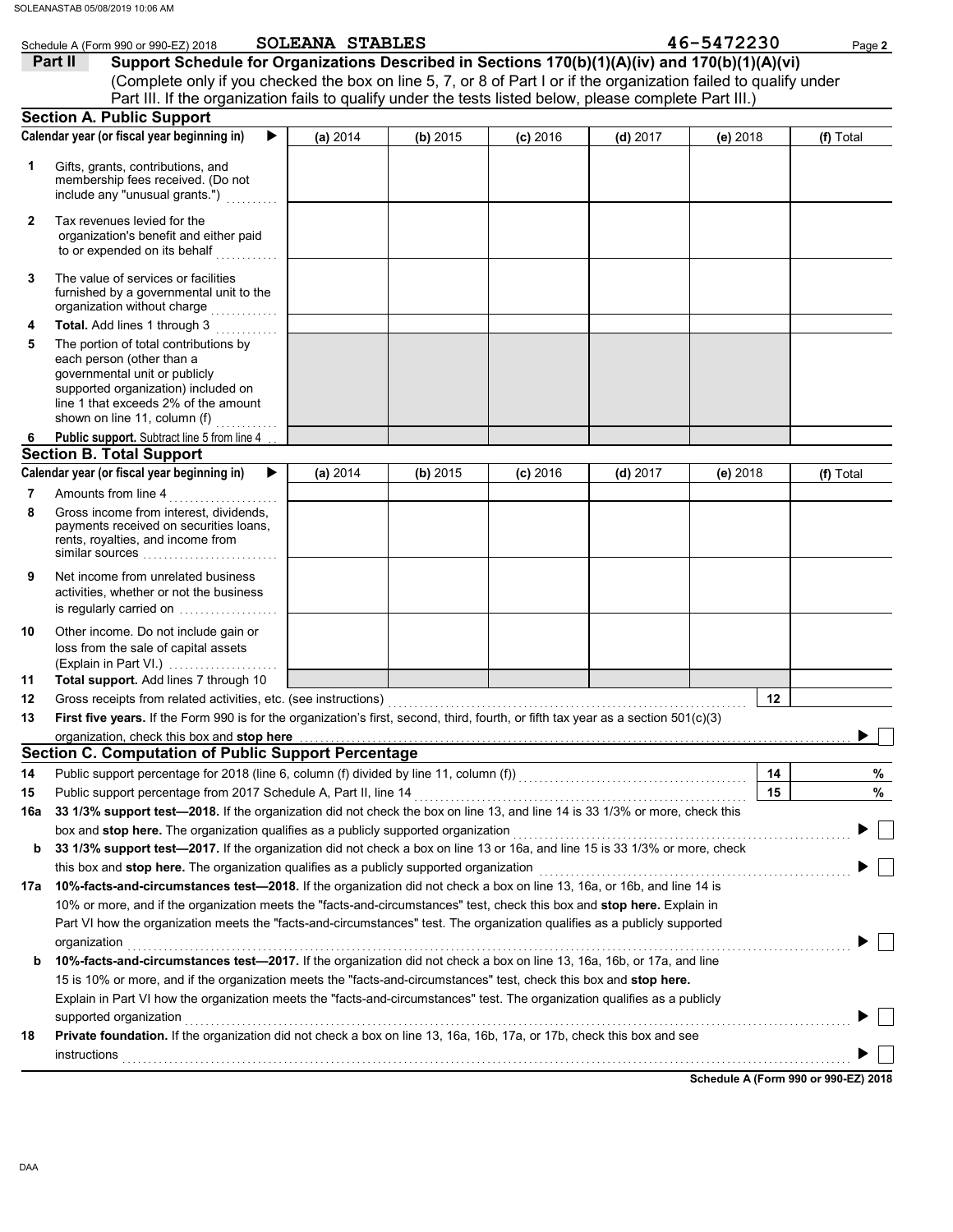|                | Schedule A (Form 990 or 990-EZ) 2018                                                                                                                                                                 | <b>SOLEANA STABLES</b> |          |            |            | 46-5472230 | Page 3                          |
|----------------|------------------------------------------------------------------------------------------------------------------------------------------------------------------------------------------------------|------------------------|----------|------------|------------|------------|---------------------------------|
|                | Part III<br>Support Schedule for Organizations Described in Section 509(a)(2)                                                                                                                        |                        |          |            |            |            |                                 |
|                | (Complete only if you checked the box on line 10 of Part I or if the organization failed to qualify under Part II.                                                                                   |                        |          |            |            |            |                                 |
|                | If the organization fails to qualify under the tests listed below, please complete Part II.)                                                                                                         |                        |          |            |            |            |                                 |
|                | <b>Section A. Public Support</b>                                                                                                                                                                     |                        |          |            |            |            |                                 |
|                | Calendar year (or fiscal year beginning in)<br>▶                                                                                                                                                     | (a) 2014               | (b) 2015 | $(c)$ 2016 | $(d)$ 2017 | (e) 2018   | (f) Total                       |
| $\mathbf{1}$   | Gifts, grants, contributions, and membership<br>fees received. (Do not include any "unusual grants.")                                                                                                | 13,734                 | 53,797   | 65,194     | 101,550    | 159,784    | 394,059                         |
| $\overline{2}$ | Gross receipts from admissions, merchandise                                                                                                                                                          |                        |          |            |            |            |                                 |
|                | sold or services performed, or facilities<br>furnished in any activity that is related to the<br>organization's tax-exempt purpose                                                                   |                        | 250      | 490        | 1,827      | 121        | 2,688                           |
| 3              | Gross receipts from activities that are not an<br>unrelated trade or business under section 513                                                                                                      |                        |          |            |            |            |                                 |
| 4              | Tax revenues levied for the<br>organization's benefit and either paid<br>to or expended on its behalf<br>.                                                                                           |                        |          |            |            |            |                                 |
| 5              | The value of services or facilities<br>furnished by a governmental unit to the<br>organization without charge                                                                                        |                        |          |            |            |            |                                 |
| 6              | Total. Add lines 1 through 5                                                                                                                                                                         | 13,734                 | 54,047   | 65,684     | 103,377    | 159,905    | 396,747                         |
| 7а             | Amounts included on lines 1, 2, and 3<br>received from disqualified persons                                                                                                                          |                        |          |            |            |            |                                 |
| b              | Amounts included on lines 2 and 3<br>received from other than disqualified<br>persons that exceed the greater of \$5,000<br>or 1% of the amount on line 13 for the year                              |                        |          |            |            |            |                                 |
| c              | Add lines 7a and 7b<br>.                                                                                                                                                                             |                        |          |            |            |            |                                 |
| 8              | Public support. (Subtract line 7c from                                                                                                                                                               |                        |          |            |            |            |                                 |
|                | line 6.)<br>. <u>.</u> .                                                                                                                                                                             |                        |          |            |            |            | 396,747                         |
|                | <b>Section B. Total Support</b>                                                                                                                                                                      |                        |          |            |            |            |                                 |
|                | Calendar year (or fiscal year beginning in)<br>▶                                                                                                                                                     | (a) 2014               | (b) 2015 | $(c)$ 2016 | $(d)$ 2017 | $(e)$ 2018 | (f) Total                       |
| 9              | Amounts from line 6<br>. <b>.</b> .                                                                                                                                                                  | 13,734                 | 54,047   | 65,684     | 103,377    | 159,905    | 396,747                         |
| 10a            | Gross income from interest, dividends,<br>payments received on securities loans, rents,<br>royalties, and income from similar sources                                                                |                        |          |            |            |            |                                 |
| b              | Unrelated business taxable income (less<br>section 511 taxes) from businesses<br>acquired after June 30, 1975                                                                                        |                        |          |            |            |            |                                 |
| c              | Add lines 10a and 10b $\ldots$                                                                                                                                                                       |                        |          |            |            |            |                                 |
| 11             | Net income from unrelated business<br>activities not included in line 10b, whether<br>or not the business is regularly carried on                                                                    |                        |          |            |            |            |                                 |
| 12             | Other income. Do not include gain or<br>loss from the sale of capital assets<br>(Explain in Part VI.)                                                                                                |                        |          |            |            |            |                                 |
| 13             | Total support. (Add lines 9, 10c, 11,                                                                                                                                                                |                        |          |            |            |            |                                 |
|                | and 12.)                                                                                                                                                                                             | 13,734                 | 54,047   | 65,684     | 103,377    | 159,905    | 396,747                         |
| 14             | First five years. If the Form 990 is for the organization's first, second, third, fourth, or fifth tax year as a section 501(c)(3)                                                                   |                        |          |            |            |            |                                 |
|                | organization, check this box and stop here                                                                                                                                                           |                        |          |            |            |            |                                 |
|                | <b>Section C. Computation of Public Support Percentage</b>                                                                                                                                           |                        |          |            |            |            |                                 |
| 15             |                                                                                                                                                                                                      |                        |          |            |            | 15         | $100.00\,\%$                    |
| 16             |                                                                                                                                                                                                      |                        |          |            |            | 16         | %                               |
|                | Section D. Computation of Investment Income Percentage                                                                                                                                               |                        |          |            |            |            |                                 |
| 17             | Investment income percentage for 2018 (line 10c, column (f), divided by line 13, column (f)) [[[[[[[[[[[[[[[[                                                                                        |                        |          |            |            | 17         | %                               |
| 18<br>19а      | Investment income percentage from 2017 Schedule A, Part III, line 17<br>33 1/3% support tests-2018. If the organization did not check the box on line 14, and line 15 is more than 33 1/3%, and line |                        |          |            |            | 18         | %                               |
|                |                                                                                                                                                                                                      |                        |          |            |            |            | $\blacktriangleright$ $\vert$ X |
| b              | 33 1/3% support tests-2017. If the organization did not check a box on line 14 or line 19a, and line 16 is more than 33 1/3%, and                                                                    |                        |          |            |            |            |                                 |
|                | line 18 is not more than 33 1/3%, check this box and stop here. The organization qualifies as a publicly supported organization                                                                      |                        |          |            |            |            |                                 |
| 20             |                                                                                                                                                                                                      |                        |          |            |            |            |                                 |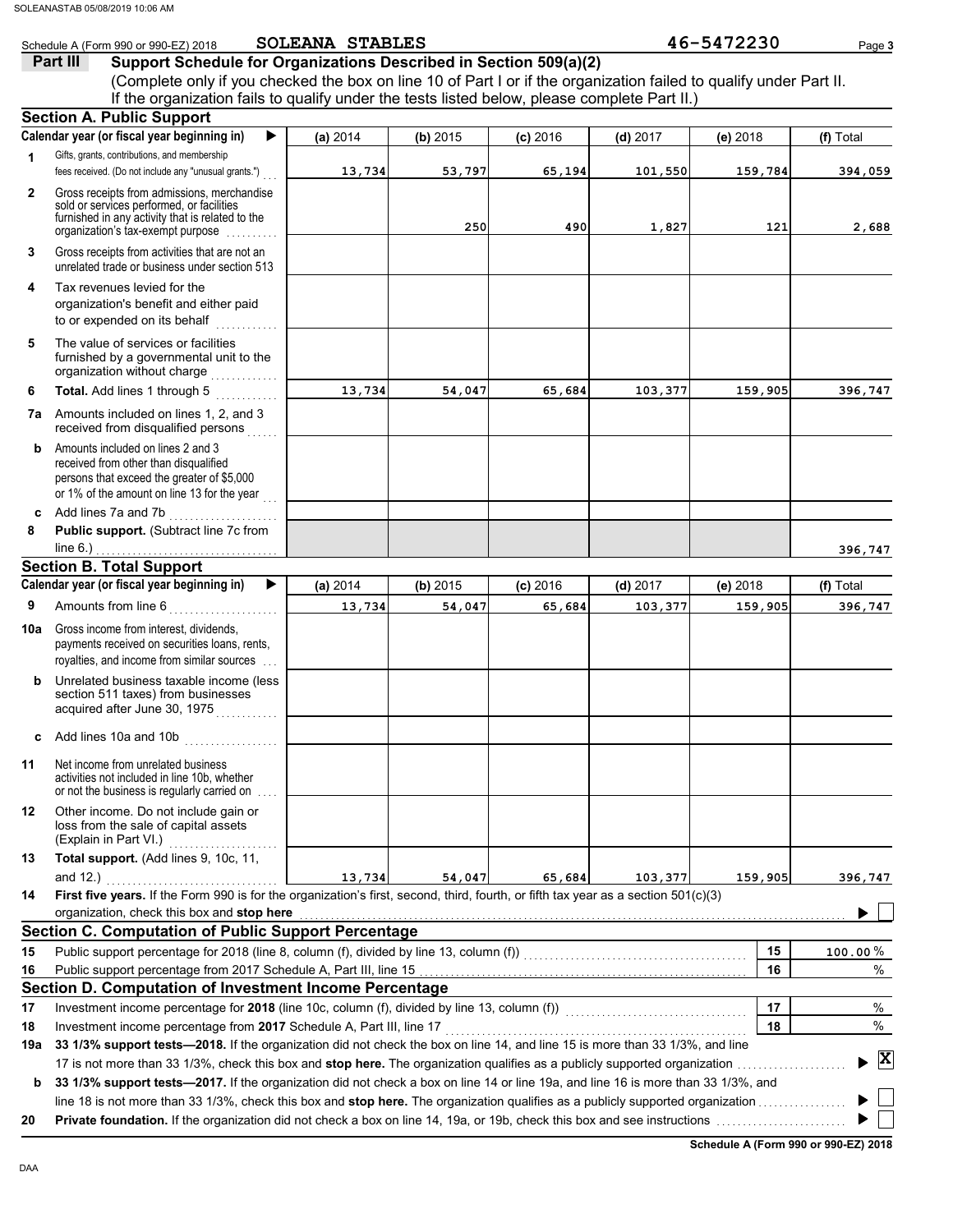## Schedule A (Form 990 or 990-EZ) 2018 **SOLEANA STABLES** Page 4 and the set of the set of the set of the set of the set of the set of the set of the set of the set of the set of the set of the set of the set of the set of th SOLEANA STABLES

## **Part IV Supporting Organizations**

Sections A, D, and E. If you checked 12d of Part I, complete Sections A and D, and complete Part V.) **Section A. All Supporting Organizations** (Complete only if you checked a box in line 12 on Part I. If you checked 12a of Part I, complete Sections A and B. If you checked 12b of Part I, complete Sections A and C. If you checked 12c of Part I, complete

| Are all of the organization's supported organizations listed by name in the organization's governing     |
|----------------------------------------------------------------------------------------------------------|
| documents? If "No." describe in Part VI how the supported organizations are designated. If designated by |
| class or purpose, describe the designation. If historic and continuing relationship, explain.            |

- Did the organization have any supported organization that does not have an IRS determination of status under section 509(a)(1) or (2)? *If "Yes," explain in Part VI how the organization determined that the supported organization was described in section 509(a)(1) or (2).* **2**
- **3a** Did the organization have a supported organization described in section 501(c)(4), (5), or (6)? *If "Yes," answer (b) and (c) below.*
- **b** Did the organization confirm that each supported organization qualified under section 501(c)(4), (5), or (6) and satisfied the public support tests under section 509(a)(2)? *If "Yes," describe in Part VI when and how the organization made the determination.*
- **c** Did the organization ensure that all support to such organizations was used exclusively for section 170(c)(2)(B) purposes? *If "Yes," explain in Part VI what controls the organization put in place to ensure such use.*
- **4a** Was any supported organization not organized in the United States ("foreign supported organization")? *If "Yes," and if you checked 12a or 12b in Part I, answer (b) and (c) below.*
- **b** Did the organization have ultimate control and discretion in deciding whether to make grants to the foreign supported organization? *If "Yes," describe in Part VI how the organization had such control and discretion despite being controlled or supervised by or in connection with its supported organizations.*
- **c** Did the organization support any foreign supported organization that does not have an IRS determination under sections 501(c)(3) and 509(a)(1) or (2)? *If "Yes," explain in Part VI what controls the organization used to ensure that all support to the foreign supported organization was used exclusively for section 170(c)(2)(B) purposes.*
- **5a** Did the organization add, substitute, or remove any supported organizations during the tax year? *If "Yes," answer (b) and (c) below (if applicable). Also, provide detail in Part VI, including (i) the names and EIN numbers of the supported organizations added, substituted, or removed; (ii) the reasons for each such action; (iii) the authority under the organization's organizing document authorizing such action; and (iv) how the action was accomplished (such as by amendment to the organizing document).*
- **b Type I or Type II only.** Was any added or substituted supported organization part of a class already designated in the organization's organizing document?
- **c Substitutions only.** Was the substitution the result of an event beyond the organization's control?
- **6** Did the organization provide support (whether in the form of grants or the provision of services or facilities) to anyone other than (i) its supported organizations, (ii) individuals that are part of the charitable class benefited by one or more of its supported organizations, or (iii) other supporting organizations that also support or benefit one or more of the filing organization's supported organizations? *If "Yes," provide detail in Part VI.*
- **7** Did the organization provide a grant, loan, compensation, or other similar payment to a substantial contributor (as defined in section 4958(c)(3)(C)), a family member of a substantial contributor, or a 35% controlled entity with regard to a substantial contributor? *If "Yes," complete Part I of Schedule L (Form 990 or 990-EZ).*
- **8** Did the organization make a loan to a disqualified person (as defined in section 4958) not described in line 7? *If "Yes," complete Part I of Schedule L (Form 990 or 990-EZ).*
- **9a** Was the organization controlled directly or indirectly at any time during the tax year by one or more disqualified persons as defined in section 4946 (other than foundation managers and organizations described in section 509(a)(1) or (2))? *If "Yes," provide detail in Part VI.*
- **b** Did one or more disqualified persons (as defined in line 9a) hold a controlling interest in any entity in which the supporting organization had an interest? *If "Yes," provide detail in Part VI.*
- **c** Did a disqualified person (as defined in line 9a) have an ownership interest in, or derive any personal benefit from, assets in which the supporting organization also had an interest? *If "Yes," provide detail in Part VI.*
- **10a** Was the organization subject to the excess business holdings rules of section 4943 because of section 4943(f) (regarding certain Type II supporting organizations, and all Type III non-functionally integrated supporting organizations)? *If "Yes," answer 10b below.*
	- **b** Did the organization have any excess business holdings in the tax year? *(Use Schedule C, Form 4720, to determine whether the organization had excess business holdings.)*

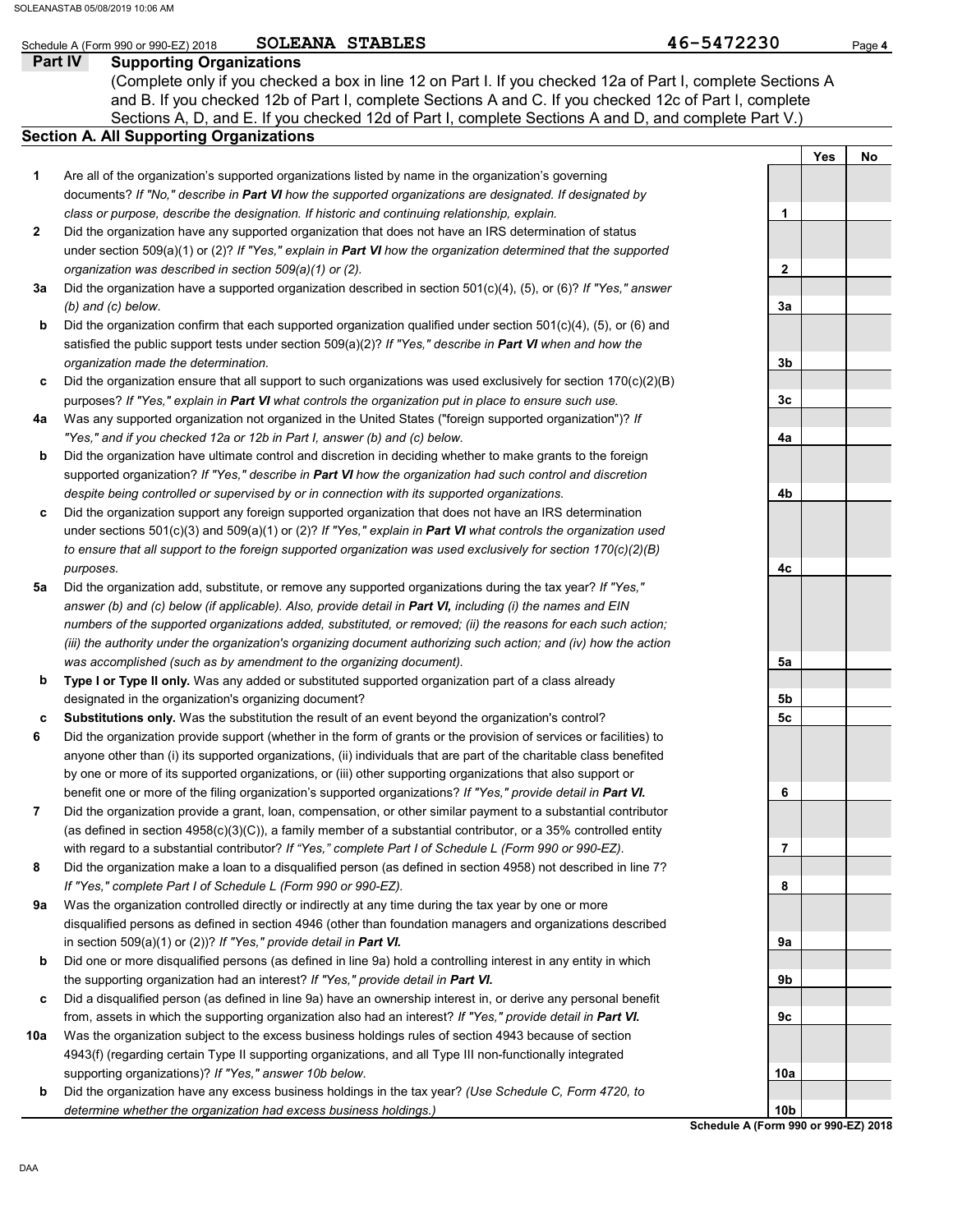|         | 46-5472230<br>SOLEANA STABLES<br>Schedule A (Form 990 or 990-EZ) 2018                                                                                                                                               |                 |     | Page 5 |
|---------|---------------------------------------------------------------------------------------------------------------------------------------------------------------------------------------------------------------------|-----------------|-----|--------|
| Part IV | <b>Supporting Organizations (continued)</b>                                                                                                                                                                         |                 |     |        |
|         |                                                                                                                                                                                                                     |                 | Yes | No     |
| 11      | Has the organization accepted a gift or contribution from any of the following persons?                                                                                                                             |                 |     |        |
| a       | A person who directly or indirectly controls, either alone or together with persons described in (b) and (c)                                                                                                        |                 |     |        |
|         | below, the governing body of a supported organization?                                                                                                                                                              | 11a             |     |        |
| b       | A family member of a person described in (a) above?                                                                                                                                                                 | 11 <sub>b</sub> |     |        |
| c       | A 35% controlled entity of a person described in (a) or (b) above? If "Yes" to a, b, or c, provide detail in Part VI.                                                                                               | 11c             |     |        |
|         | <b>Section B. Type I Supporting Organizations</b>                                                                                                                                                                   |                 |     |        |
|         |                                                                                                                                                                                                                     |                 | Yes | No     |
| 1       | Did the directors, trustees, or membership of one or more supported organizations have the power to                                                                                                                 |                 |     |        |
|         | regularly appoint or elect at least a majority of the organization's directors or trustees at all times during the                                                                                                  |                 |     |        |
|         | tax year? If "No," describe in Part VI how the supported organization(s) effectively operated, supervised, or                                                                                                       |                 |     |        |
|         | controlled the organization's activities. If the organization had more than one supported organization,                                                                                                             |                 |     |        |
|         | describe how the powers to appoint and/or remove directors or trustees were allocated among the supported<br>organizations and what conditions or restrictions, if any, applied to such powers during the tax year. |                 |     |        |
| 2       | Did the organization operate for the benefit of any supported organization other than the supported                                                                                                                 | 1               |     |        |
|         | organization(s) that operated, supervised, or controlled the supporting organization? If "Yes," explain in Part                                                                                                     |                 |     |        |
|         | VI how providing such benefit carried out the purposes of the supported organization(s) that operated,                                                                                                              |                 |     |        |
|         | supervised, or controlled the supporting organization.                                                                                                                                                              | $\mathbf 2$     |     |        |
|         | <b>Section C. Type II Supporting Organizations</b>                                                                                                                                                                  |                 |     |        |
|         |                                                                                                                                                                                                                     |                 | Yes | No     |
| 1       | Were a majority of the organization's directors or trustees during the tax year also a majority of the directors                                                                                                    |                 |     |        |
|         | or trustees of each of the organization's supported organization(s)? If "No," describe in Part VI how control                                                                                                       |                 |     |        |
|         | or management of the supporting organization was vested in the same persons that controlled or managed                                                                                                              |                 |     |        |
|         | the supported organization(s).                                                                                                                                                                                      | 1               |     |        |
|         | <b>Section D. All Type III Supporting Organizations</b>                                                                                                                                                             |                 |     |        |
|         |                                                                                                                                                                                                                     |                 | Yes | No     |
| 1       | Did the organization provide to each of its supported organizations, by the last day of the fifth month of the                                                                                                      |                 |     |        |
|         | organization's tax year, (i) a written notice describing the type and amount of support provided during the prior tax                                                                                               |                 |     |        |
|         | year, (ii) a copy of the Form 990 that was most recently filed as of the date of notification, and (iii) copies of the                                                                                              |                 |     |        |
|         | organization's governing documents in effect on the date of notification, to the extent not previously provided?                                                                                                    | 1               |     |        |
| 2       | Were any of the organization's officers, directors, or trustees either (i) appointed or elected by the supported                                                                                                    |                 |     |        |
|         | organization(s) or (ii) serving on the governing body of a supported organization? If "No," explain in Part VI how                                                                                                  |                 |     |        |
|         | the organization maintained a close and continuous working relationship with the supported organization(s).                                                                                                         | 2               |     |        |
| 3       | By reason of the relationship described in (2), did the organization's supported organizations have a                                                                                                               |                 |     |        |
|         | significant voice in the organization's investment policies and in directing the use of the organization's                                                                                                          |                 |     |        |
|         | income or assets at all times during the tax year? If "Yes," describe in Part VI the role the organization's                                                                                                        |                 |     |        |
|         | supported organizations played in this regard.<br>Section E. Type III Functionally-Integrated Supporting Organizations                                                                                              | 3               |     |        |
| 1       | Check the box next to the method that the organization used to satisfy the Integral Part Test during the year (see instructions).                                                                                   |                 |     |        |
| a       | The organization satisfied the Activities Test. Complete line 2 below.                                                                                                                                              |                 |     |        |
| b       | The organization is the parent of each of its supported organizations. Complete line 3 below.                                                                                                                       |                 |     |        |
| С       | The organization supported a governmental entity. Describe in Part VI how you supported a government entity (see instructions).                                                                                     |                 |     |        |
|         |                                                                                                                                                                                                                     |                 |     |        |
| 2       | Activities Test. Answer (a) and (b) below.                                                                                                                                                                          |                 | Yes | No.    |
| а       | Did substantially all of the organization's activities during the tax year directly further the exempt purposes of                                                                                                  |                 |     |        |
|         | the supported organization(s) to which the organization was responsive? If "Yes," then in Part VI identify                                                                                                          |                 |     |        |
|         | those supported organizations and explain how these activities directly furthered their exempt purposes,                                                                                                            |                 |     |        |
|         | how the organization was responsive to those supported organizations, and how the organization determined                                                                                                           |                 |     |        |
|         | that these activities constituted substantially all of its activities.                                                                                                                                              | 2a              |     |        |
| b       | Did the activities described in (a) constitute activities that, but for the organization's involvement, one or more                                                                                                 |                 |     |        |
|         | of the organization's supported organization(s) would have been engaged in? If "Yes," explain in Part VI the                                                                                                        |                 |     |        |
|         | reasons for the organization's position that its supported organization(s) would have engaged in these                                                                                                              |                 |     |        |

- **3** *activities but for the organization's involvement.* Parent of Supported Organizations. *Answer (a) and (b) below.*
- **a** Did the organization have the power to regularly appoint or elect a majority of the officers, directors, or trustees of each of the supported organizations? *Provide details in Part VI.*
- **b** Did the organization exercise a substantial degree of direction over the policies, programs, and activities of each of its supported organizations? *If "Yes," describe in Part VI the role played by the organization in this regard.*

**2b 3a 3b**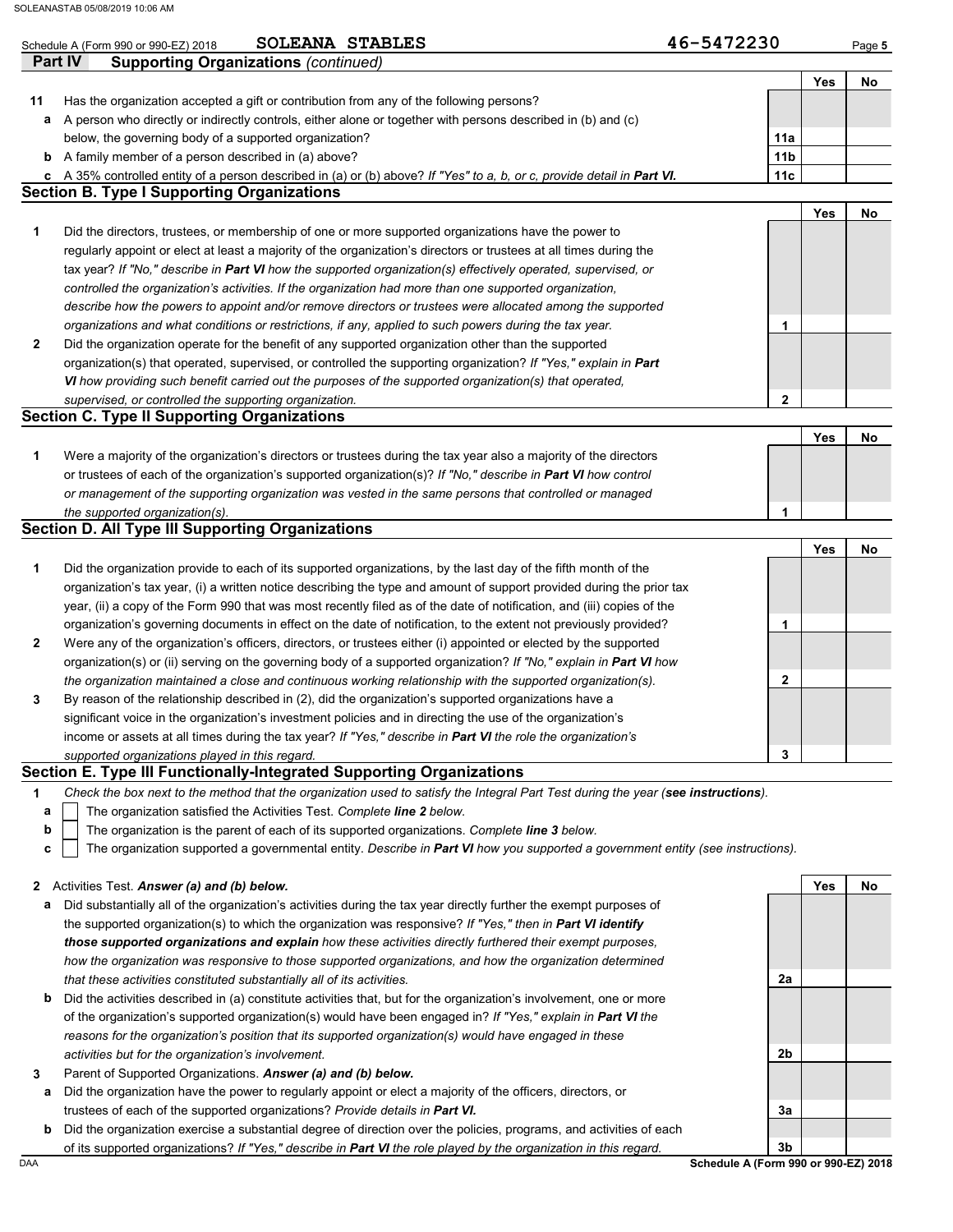| <b>SOLEANA STABLES</b><br>Schedule A (Form 990 or 990-EZ) 2018                                                                         |                | 46-5472230     | Page 6                         |
|----------------------------------------------------------------------------------------------------------------------------------------|----------------|----------------|--------------------------------|
| <b>Part V</b><br>Type III Non-Functionally Integrated 509(a)(3) Supporting Organizations                                               |                |                |                                |
| 1<br>Check here if the organization satisfied the Integral Part Test as a qualifying trust on Nov. 20, 1970 (explain in Part VI). See  |                |                |                                |
| instructions. All other Type III non-functionally integrated supporting organizations must complete Sections A through E.              |                |                |                                |
| Section A - Adjusted Net Income                                                                                                        |                | (A) Prior Year | (B) Current Year<br>(optional) |
| Net short-term capital gain<br>1                                                                                                       | 1              |                |                                |
| Recoveries of prior-year distributions<br>2                                                                                            | $\mathbf{2}$   |                |                                |
| Other gross income (see instructions)<br>3                                                                                             | 3              |                |                                |
| Add lines 1 through 3.<br>4                                                                                                            | 4              |                |                                |
| 5<br>Depreciation and depletion                                                                                                        | 5              |                |                                |
| Portion of operating expenses paid or incurred for production or<br>6                                                                  |                |                |                                |
| collection of gross income or for management, conservation, or                                                                         |                |                |                                |
| maintenance of property held for production of income (see instructions)                                                               | 6              |                |                                |
| Other expenses (see instructions)<br>7                                                                                                 | $\overline{7}$ |                |                                |
| Adjusted Net Income (subtract lines 5, 6, and 7 from line 4)<br>8                                                                      | 8              |                |                                |
| <b>Section B - Minimum Asset Amount</b>                                                                                                |                | (A) Prior Year | (B) Current Year<br>(optional) |
| Aggregate fair market value of all non-exempt-use assets (see<br>1                                                                     |                |                |                                |
| instructions for short tax year or assets held for part of year):                                                                      |                |                |                                |
| Average monthly value of securities<br>a                                                                                               | 1a             |                |                                |
| Average monthly cash balances<br>b                                                                                                     | 1b             |                |                                |
| Fair market value of other non-exempt-use assets<br>c                                                                                  | 1c             |                |                                |
| Total (add lines 1a, 1b, and 1c)<br>d                                                                                                  | 1d             |                |                                |
| <b>Discount</b> claimed for blockage or other<br>е                                                                                     |                |                |                                |
| factors (explain in detail in Part VI):                                                                                                |                |                |                                |
| Acquisition indebtedness applicable to non-exempt-use assets<br>2                                                                      | $\mathbf{2}$   |                |                                |
| Subtract line 2 from line 1d.<br>3                                                                                                     | 3              |                |                                |
| Cash deemed held for exempt use. Enter 1-1/2% of line 3 (for greater amount,<br>4                                                      |                |                |                                |
| see instructions)                                                                                                                      | 4              |                |                                |
| Net value of non-exempt-use assets (subtract line 4 from line 3)<br>5                                                                  | 5              |                |                                |
| 6<br>Multiply line 5 by .035.                                                                                                          | 6              |                |                                |
| Recoveries of prior-year distributions<br>7                                                                                            | $\overline{7}$ |                |                                |
| Minimum Asset Amount (add line 7 to line 6)<br>8                                                                                       | 8              |                |                                |
| <b>Section C - Distributable Amount</b>                                                                                                |                |                | <b>Current Year</b>            |
| Adjusted net income for prior year (from Section A, line 8, Column A)<br>1                                                             | 1              |                |                                |
| Enter 85% of line 1.<br>2                                                                                                              | 2              |                |                                |
| Minimum asset amount for prior year (from Section B, line 8, Column A)<br>3                                                            | 3              |                |                                |
| 4<br>Enter greater of line 2 or line 3.                                                                                                | 4              |                |                                |
| 5<br>Income tax imposed in prior year                                                                                                  | 5              |                |                                |
| Distributable Amount. Subtract line 5 from line 4, unless subject to<br>6                                                              |                |                |                                |
| emergency temporary reduction (see instructions)                                                                                       | 6              |                |                                |
| Check here if the current year is the organization's first as a non-functionally integrated Type III supporting organization (see<br>7 |                |                |                                |

 $\overline{\phantom{a}}$  instructions).

**Schedule A (Form 990 or 990-EZ) 2018**

DAA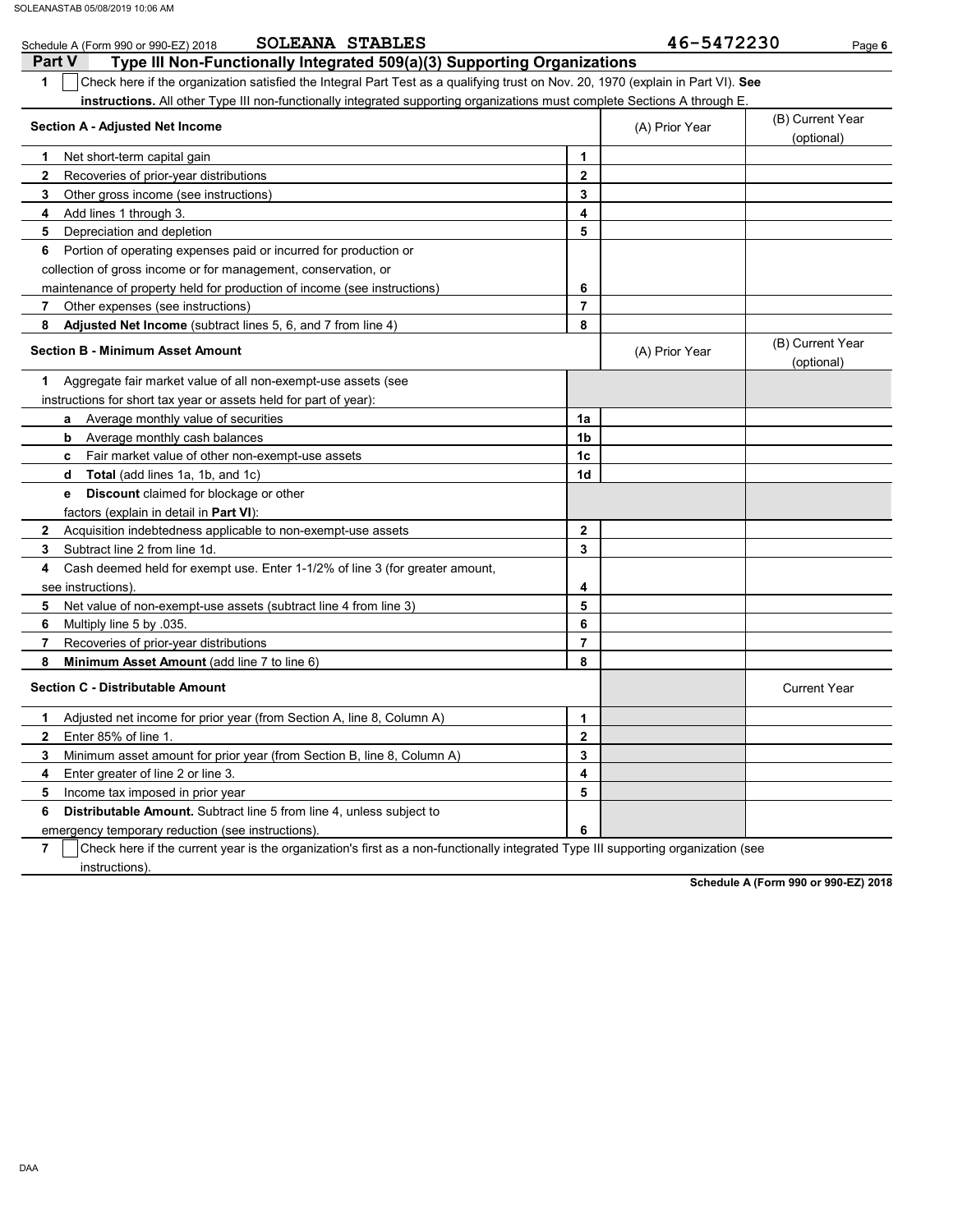|               | <b>SOLEANA STABLES</b><br>Schedule A (Form 990 or 990-EZ) 2018                                             |                             | 46-5472230                            | Page 7                                  |
|---------------|------------------------------------------------------------------------------------------------------------|-----------------------------|---------------------------------------|-----------------------------------------|
| <b>Part V</b> | Type III Non-Functionally Integrated 509(a)(3) Supporting Organizations (continued)                        |                             |                                       |                                         |
|               | <b>Section D - Distributions</b>                                                                           |                             |                                       | <b>Current Year</b>                     |
| 1             | Amounts paid to supported organizations to accomplish exempt purposes                                      |                             |                                       |                                         |
| $\mathbf{2}$  | Amounts paid to perform activity that directly furthers exempt purposes of supported                       |                             |                                       |                                         |
|               | organizations, in excess of income from activity                                                           |                             |                                       |                                         |
| 3             | Administrative expenses paid to accomplish exempt purposes of supported organizations                      |                             |                                       |                                         |
| 4             | Amounts paid to acquire exempt-use assets                                                                  |                             |                                       |                                         |
| 5             | Qualified set-aside amounts (prior IRS approval required)                                                  |                             |                                       |                                         |
| 6             | Other distributions (describe in <b>Part VI</b> ). See instructions.                                       |                             |                                       |                                         |
| 7             | Total annual distributions. Add lines 1 through 6.                                                         |                             |                                       |                                         |
| 8             | Distributions to attentive supported organizations to which the organization is responsive                 |                             |                                       |                                         |
|               | (provide details in Part VI). See instructions.                                                            |                             |                                       |                                         |
| 9             | Distributable amount for 2018 from Section C, line 6                                                       |                             |                                       |                                         |
| 10            | Line 8 amount divided by line 9 amount                                                                     |                             |                                       |                                         |
|               |                                                                                                            | (i)                         | (ii)                                  | (iii)                                   |
|               | <b>Section E - Distribution Allocations (see instructions)</b>                                             | <b>Excess Distributions</b> | <b>Underdistributions</b><br>Pre-2018 | <b>Distributable</b><br>Amount for 2018 |
| 1             | Distributable amount for 2018 from Section C. line 6                                                       |                             |                                       |                                         |
| $\mathbf{2}$  | Underdistributions, if any, for years prior to 2018<br>(reasonable cause required-explain in Part VI). See |                             |                                       |                                         |
|               | instructions.                                                                                              |                             |                                       |                                         |
| 3             | Excess distributions carryover, if any, to 2018                                                            |                             |                                       |                                         |
|               |                                                                                                            |                             |                                       |                                         |
|               |                                                                                                            |                             |                                       |                                         |
|               |                                                                                                            |                             |                                       |                                         |
|               |                                                                                                            |                             |                                       |                                         |
|               |                                                                                                            |                             |                                       |                                         |
|               | f Total of lines 3a through e                                                                              |                             |                                       |                                         |
|               | <b>g</b> Applied to underdistributions of prior years                                                      |                             |                                       |                                         |
|               | h Applied to 2018 distributable amount                                                                     |                             |                                       |                                         |
|               | <i>i</i> Carryover from 2013 not applied (see instructions)                                                |                             |                                       |                                         |
| 4             | Remainder. Subtract lines 3g, 3h, and 3i from 3f.<br>Distributions for 2018 from                           |                             |                                       |                                         |
|               | \$<br>Section D, line 7:                                                                                   |                             |                                       |                                         |
|               | a Applied to underdistributions of prior years                                                             |                             |                                       |                                         |
|               | <b>b</b> Applied to 2018 distributable amount                                                              |                             |                                       |                                         |
|               | <b>c</b> Remainder. Subtract lines 4a and 4b from 4.                                                       |                             |                                       |                                         |
| 5             | Remaining underdistributions for years prior to 2018, if                                                   |                             |                                       |                                         |
|               | any. Subtract lines 3g and 4a from line 2. For result                                                      |                             |                                       |                                         |
|               | greater than zero, explain in Part VI. See instructions.                                                   |                             |                                       |                                         |
| 6             | Remaining underdistributions for 2018. Subtract lines 3h                                                   |                             |                                       |                                         |
|               |                                                                                                            |                             |                                       |                                         |
|               | and 4b from line 1. For result greater than zero, explain in                                               |                             |                                       |                                         |
|               | Part VI. See instructions.                                                                                 |                             |                                       |                                         |
| 7             | Excess distributions carryover to 2019. Add lines 3j                                                       |                             |                                       |                                         |
| 8             | and 4c.<br>Breakdown of line 7:                                                                            |                             |                                       |                                         |
|               |                                                                                                            |                             |                                       |                                         |
|               | <b>a</b> Excess from 2014                                                                                  |                             |                                       |                                         |
|               |                                                                                                            |                             |                                       |                                         |
|               | c Excess from 2016<br>d Excess from 2017                                                                   |                             |                                       |                                         |
|               |                                                                                                            |                             |                                       |                                         |
|               | e Excess from 2018                                                                                         |                             |                                       |                                         |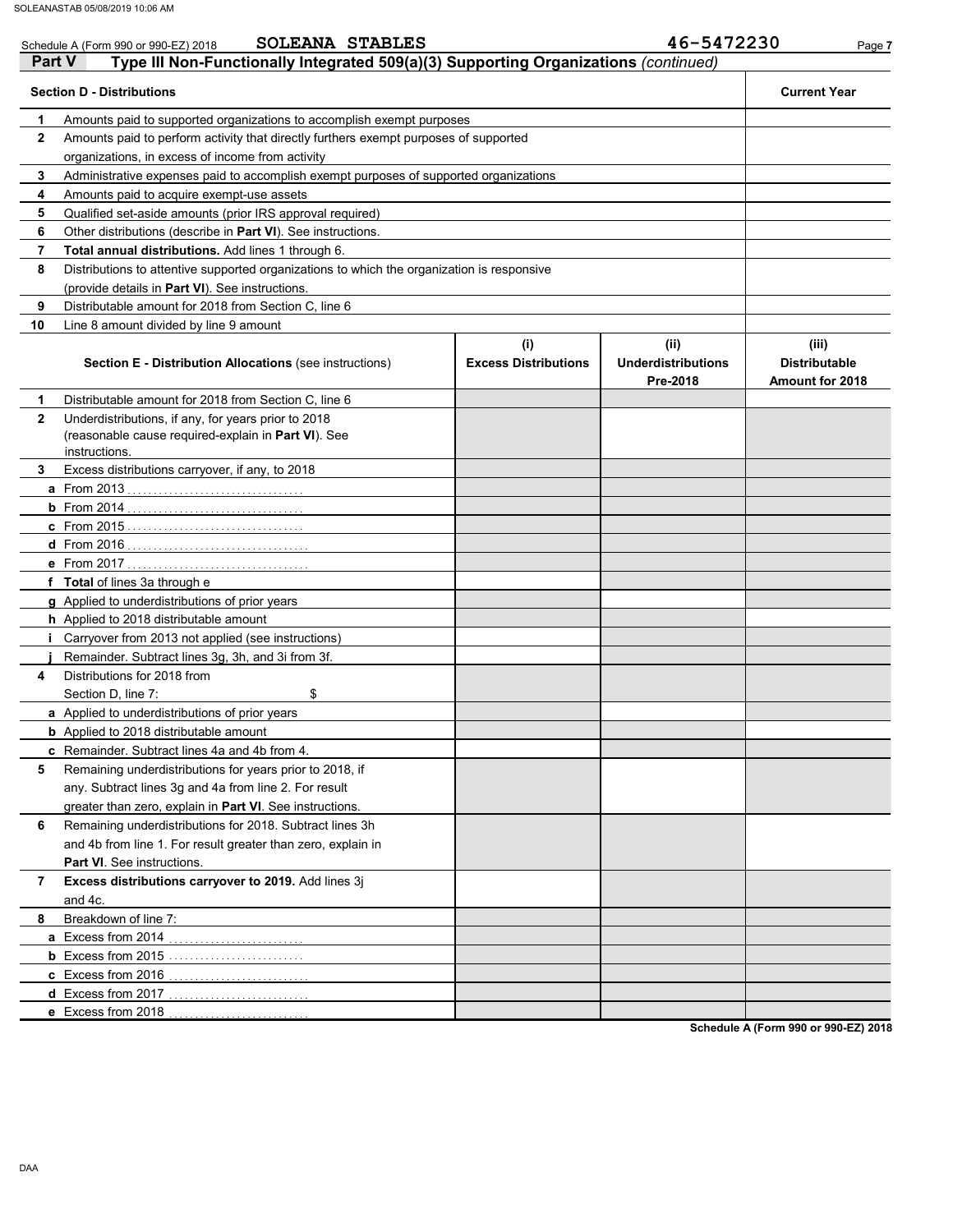|         | <b>SOLEANA STABLES</b><br>Schedule A (Form 990 or 990-EZ) 2018                                 | 46-5472230<br>Page 8                                                                                                                                                                                                                                                                                                                                                                                                                                                                      |
|---------|------------------------------------------------------------------------------------------------|-------------------------------------------------------------------------------------------------------------------------------------------------------------------------------------------------------------------------------------------------------------------------------------------------------------------------------------------------------------------------------------------------------------------------------------------------------------------------------------------|
| Part VI | lines 2, 5, and 6. Also complete this part for any additional information. (See instructions.) | Supplemental Information. Provide the explanations required by Part II, line 10; Part II, line 17a or 17b; Part<br>III, line 12; Part IV, Section A, lines 1, 2, 3b, 3c, 4b, 4c, 5a, 6, 9a, 9b, 9c, 11a, 11b, and 11c; Part IV, Section<br>B, lines 1 and 2; Part IV, Section C, line 1; Part IV, Section D, lines 2 and 3; Part IV, Section E, lines 1c, 2a, 2b,<br>3a, and 3b; Part V, line 1; Part V, Section B, line 1e; Part V, Section D, lines 5, 6, and 8; and Part V, Section E, |
|         |                                                                                                |                                                                                                                                                                                                                                                                                                                                                                                                                                                                                           |
|         |                                                                                                |                                                                                                                                                                                                                                                                                                                                                                                                                                                                                           |
|         |                                                                                                |                                                                                                                                                                                                                                                                                                                                                                                                                                                                                           |
|         |                                                                                                |                                                                                                                                                                                                                                                                                                                                                                                                                                                                                           |
|         |                                                                                                |                                                                                                                                                                                                                                                                                                                                                                                                                                                                                           |
|         |                                                                                                |                                                                                                                                                                                                                                                                                                                                                                                                                                                                                           |
|         |                                                                                                |                                                                                                                                                                                                                                                                                                                                                                                                                                                                                           |
|         |                                                                                                |                                                                                                                                                                                                                                                                                                                                                                                                                                                                                           |
|         |                                                                                                |                                                                                                                                                                                                                                                                                                                                                                                                                                                                                           |
|         |                                                                                                |                                                                                                                                                                                                                                                                                                                                                                                                                                                                                           |
|         |                                                                                                |                                                                                                                                                                                                                                                                                                                                                                                                                                                                                           |
|         |                                                                                                |                                                                                                                                                                                                                                                                                                                                                                                                                                                                                           |
|         |                                                                                                |                                                                                                                                                                                                                                                                                                                                                                                                                                                                                           |
|         |                                                                                                |                                                                                                                                                                                                                                                                                                                                                                                                                                                                                           |
|         |                                                                                                |                                                                                                                                                                                                                                                                                                                                                                                                                                                                                           |
|         |                                                                                                |                                                                                                                                                                                                                                                                                                                                                                                                                                                                                           |
|         |                                                                                                |                                                                                                                                                                                                                                                                                                                                                                                                                                                                                           |
|         |                                                                                                |                                                                                                                                                                                                                                                                                                                                                                                                                                                                                           |
|         |                                                                                                |                                                                                                                                                                                                                                                                                                                                                                                                                                                                                           |
|         |                                                                                                |                                                                                                                                                                                                                                                                                                                                                                                                                                                                                           |
|         |                                                                                                |                                                                                                                                                                                                                                                                                                                                                                                                                                                                                           |
|         |                                                                                                |                                                                                                                                                                                                                                                                                                                                                                                                                                                                                           |
|         |                                                                                                |                                                                                                                                                                                                                                                                                                                                                                                                                                                                                           |
|         |                                                                                                |                                                                                                                                                                                                                                                                                                                                                                                                                                                                                           |
|         |                                                                                                |                                                                                                                                                                                                                                                                                                                                                                                                                                                                                           |
|         |                                                                                                |                                                                                                                                                                                                                                                                                                                                                                                                                                                                                           |
|         |                                                                                                |                                                                                                                                                                                                                                                                                                                                                                                                                                                                                           |
|         |                                                                                                |                                                                                                                                                                                                                                                                                                                                                                                                                                                                                           |
|         |                                                                                                |                                                                                                                                                                                                                                                                                                                                                                                                                                                                                           |
|         |                                                                                                |                                                                                                                                                                                                                                                                                                                                                                                                                                                                                           |
|         |                                                                                                |                                                                                                                                                                                                                                                                                                                                                                                                                                                                                           |
|         |                                                                                                |                                                                                                                                                                                                                                                                                                                                                                                                                                                                                           |
|         |                                                                                                |                                                                                                                                                                                                                                                                                                                                                                                                                                                                                           |
|         |                                                                                                |                                                                                                                                                                                                                                                                                                                                                                                                                                                                                           |
|         |                                                                                                |                                                                                                                                                                                                                                                                                                                                                                                                                                                                                           |
|         |                                                                                                |                                                                                                                                                                                                                                                                                                                                                                                                                                                                                           |
|         |                                                                                                |                                                                                                                                                                                                                                                                                                                                                                                                                                                                                           |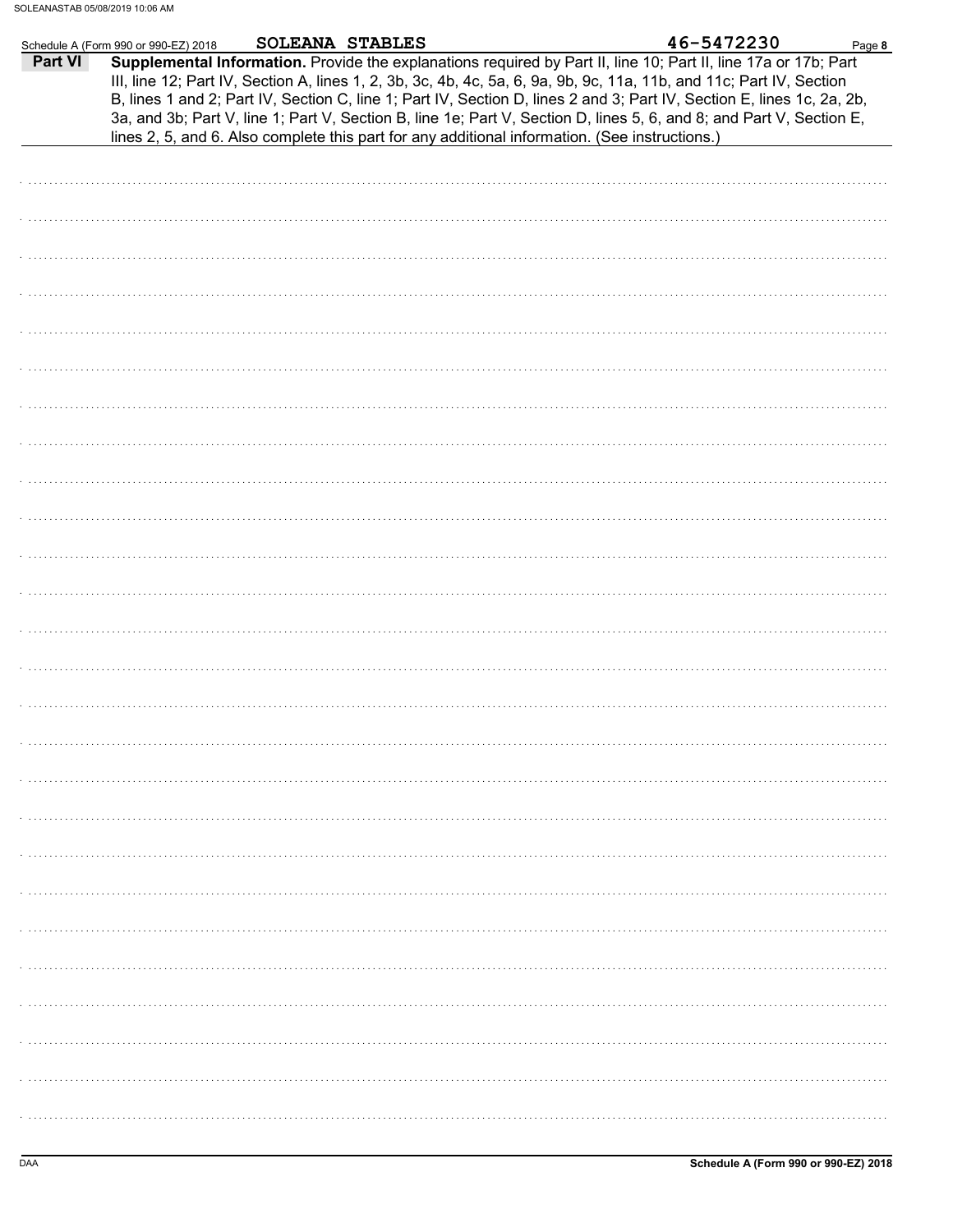**SCHEDULE O** (Form 990 or 990-EZ)

## Supplemental Information to Form 990 or 990-EZ

Complete to provide information for responses to specific questions on Form 990 or 990-EZ or to provide any additional information.

> Attach to Form 990 or 990-EZ. Go to www.irs.gov/Form990 for the latest information.

**Open to Public Inspection** 

OMB No. 1545-0047

2018

Name of the organization

Department of the Treasury<br>Internal Revenue Service

SOLEANA STABLES

46-5472230

**Employer identification number** 

| FORM 990-EZ, PART I, LINE 16 - OTHER EXPENSES |               |  |
|-----------------------------------------------|---------------|--|
| <b>DESCRIPTION</b>                            | <b>AMOUNT</b> |  |
| <b>EXPENSES</b>                               |               |  |
| ADVERTISING & PROMOTION                       | \$<br>1,622   |  |
| <b>INSURANCE</b>                              | \$<br>1,910   |  |
| APPRECIATION & GIFTS                          | \$<br>1,209   |  |
| <b>AUCTION</b>                                | \$<br>1,329   |  |
| AWARDS & PRIZES                               | \$<br>2,224   |  |
| <b>BANK FEES</b>                              | \$<br>318     |  |
| COMMUNITY DAY                                 | \$<br>478     |  |
| COMPUTER & SOFTWARE                           | \$<br>517     |  |
| <b>CONFERENCES</b>                            | \$<br>2,219   |  |
| CONTINUING EDUCATION                          | \$<br>125     |  |
| COST OF GOODS SOLD                            | \$<br>3,281   |  |
| DUES & SUBSCRIPTIONS                          | \$<br>1,993   |  |
| <b>EQUINE EXPENSES</b>                        | \$<br>7,243   |  |
| FOOD & BEVERAGE                               | \$<br>8,269   |  |
| FUNDRAISING EXPENSES                          | \$<br>5,560   |  |
| <b>LESSON SUPPLIES</b>                        | \$<br>447     |  |
| MERCHANT FEES                                 | \$<br>1,833   |  |
| <b>OPERATIONS</b>                             | \$<br>3,201   |  |
| PROFESSIONAL FEES                             | \$<br>2,225   |  |
| REPAIRS & MAINTENANCE                         | \$<br>567     |  |
| <b>SIGNAGE</b>                                | \$<br>741     |  |
| <b>STORAGE</b>                                | \$<br>115     |  |
|                                               |               |  |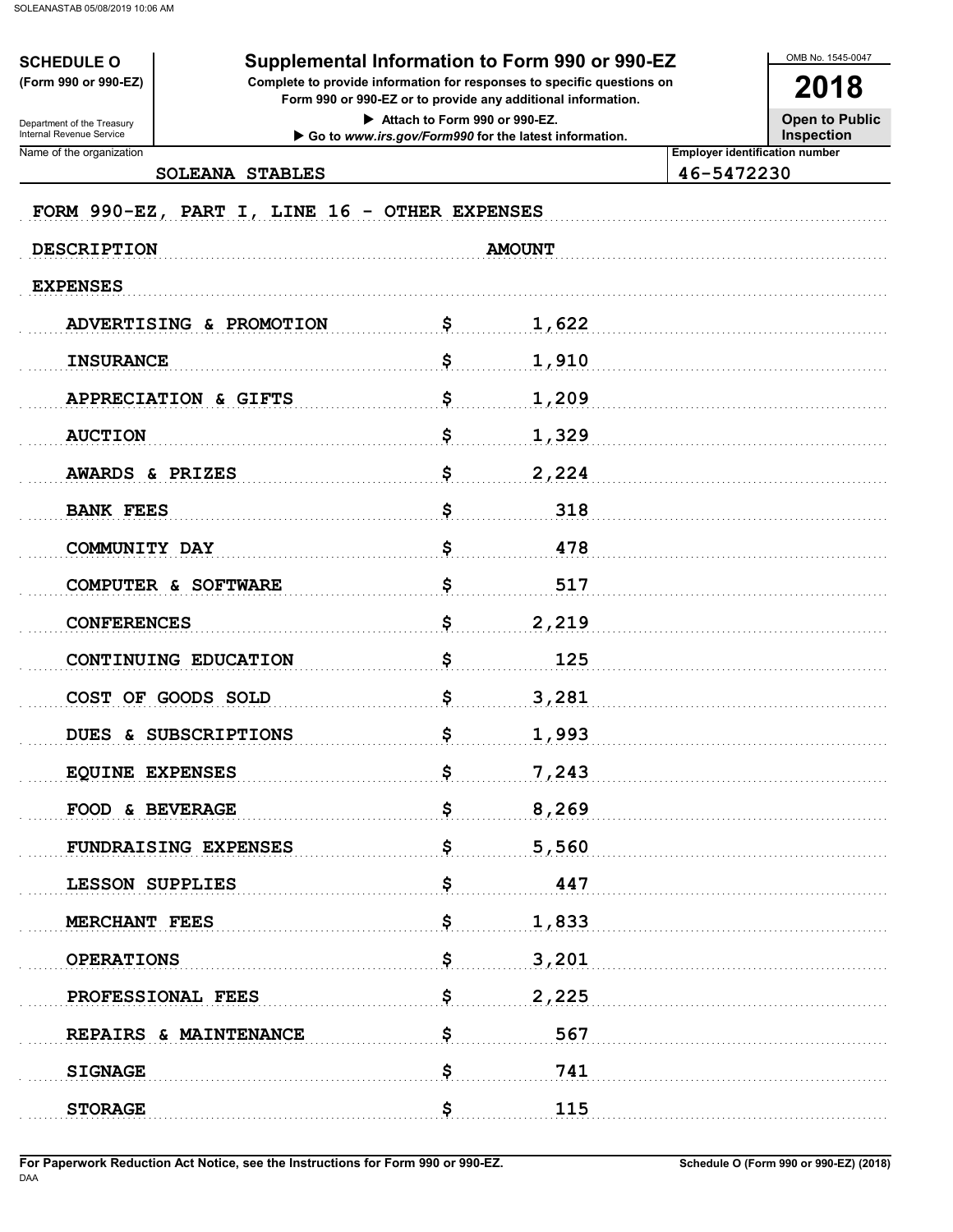| Schedule O (Form 990 or 990-EZ) (2018)       |          |     |                          |        | Page 2                                |
|----------------------------------------------|----------|-----|--------------------------|--------|---------------------------------------|
| Name of the organization                     |          |     | 46-5472230               |        | <b>Employer identification number</b> |
| SOLEANA STABLES                              |          |     |                          |        |                                       |
| <b>TRAVEL</b>                                | \$       | 352 |                          |        |                                       |
| <b>UNIFORMS</b>                              | \$       | 96  |                          |        |                                       |
| UTILITIES                                    | \$       | 85  |                          |        |                                       |
| <b>VOLUNTEER EXPENSE</b>                     | \$       | 125 |                          |        |                                       |
| TOTAL \$                                     | 48,084   |     |                          |        |                                       |
| FORM 990-EZ, PART II, LINE 24 - OTHER ASSETS |          |     |                          |        |                                       |
| <b>DESCRIPTION</b>                           |          |     | BEG. OF YEAR END OF YEAR |        |                                       |
|                                              |          |     |                          |        |                                       |
| FURNITURE & EQUIPMENT                        |          | \$  | $10,992$ \$              |        | 13,522                                |
| OTHER CURRENT ASSET                          |          | \$  |                          | $0$ \$ | $-1,500$                              |
|                                              | TOTAL \$ |     | $10,992$ \$              |        | 12,022                                |
|                                              |          |     |                          |        |                                       |

FORM 990-EZ, PART III - PRIMARY EXEMPT PURPOSE TO PROVIDE QUALITY EQUINE THERAPY TO INDIVIDUALS IN OUR COMMUNITY WITH SPECIAL NEEDS THROUGH DECISIVE PROGRAMS ADMINISTERED BY CERTIFIED INSTRUCTORS THAT FOSTER ADVANCED LEVELS OF COGNITIVE, SOCIAL BEHAVIORAL, AND EDUCATIONAL SKILLS WHILE FURTHER STRENGTHENING THE INDIVIDUAL'S INDEPENDENCE, SELF-ESTEEM, AND OVERALL WELL-BEING; TO ENHANCING AND TRANSFORMING THE LIVES OF INDIVIDUALS AND FAMILIES WITH MENTAL AND PHYSICAL CHALLENGES WITHIN A LOVING, CHRISTIAN ATMOSPHERE USING THE HEALING POWER OF HORSES.

FORM 990-EZ, PART III, LINE 28 - FIRST ACCOMPLISHMENT PROVIDED QUALITY EQUINE THERAPY TO INDIVIDUALS IN OUR COMMUNITY WITH SPECIAL NEEDS THROUGH DECISIVE PROGRAMS ADMINISTERED BY CERTIFIED INSTRUCTORS THAT FOSTER ADVANCED LEVELS OF COGNITIVE, SOCIAL BEHAVIORAL, AND EDUCATIONAL SKILLS WHILE FURTHER STRENGTHENING THE INDIVIDUAL'S

PAGE 1 OF 2

Schedule O (Form 990 or 990-EZ) (2018)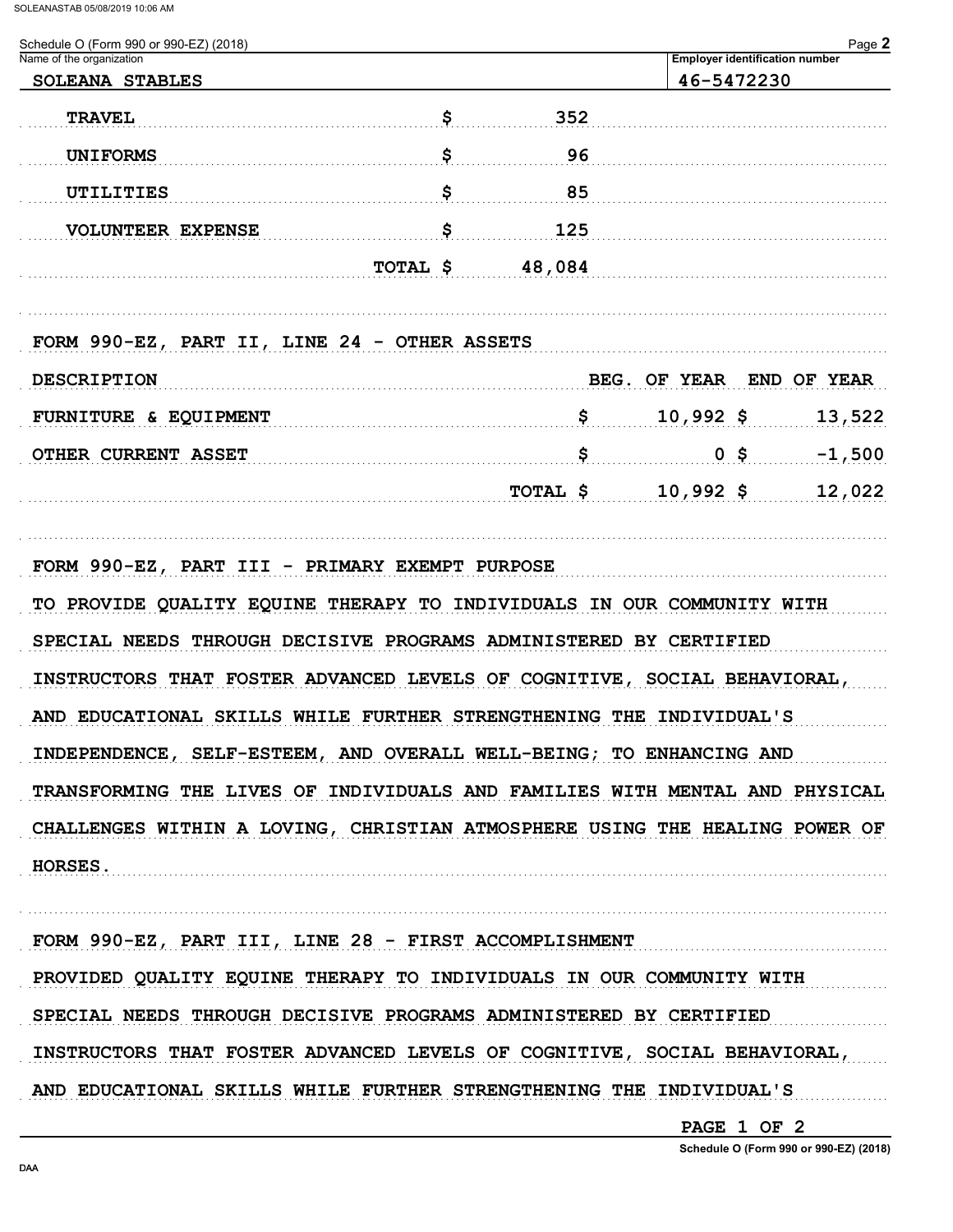| Schedule O (Form 990 or 990-EZ) (2018)<br>Name of the organization          | Page 2<br><b>Employer identification number</b> |
|-----------------------------------------------------------------------------|-------------------------------------------------|
| <b>SOLEANA STABLES</b>                                                      | 46-5472230                                      |
| INDEPENDENCE, SELF-ESTEEM, AND OVERALL WELL-BEING; ENHANCED AND             |                                                 |
| TRANSFORMED THE LIVES OF INDIVIDUALS AND FAMILIES WITH MENTAL AND PHYSICAL  |                                                 |
| CHALLENGES WITHIN A LOVING, CHRISTIAN ATMOSPHERE USING THE HEALING POWER OF |                                                 |
| HORSES.                                                                     |                                                 |
| FORM 990-EZ, PART III, LINE 31 - ALL OTHER ACCOMPLISHMENT                   |                                                 |
| PROVIDED QUALITY EQUINE THERAPY TO INDIVIDUALS IN OUR COMMUNITY WITH        |                                                 |
| SPECIAL NEEDS THROUGH DECISIVE PROGRAMS ADMINISTERED BY CERTIFIED           |                                                 |
| INSTRUCTORS THAT FOSTER ADVANCED LEVELS OF COGNITIVE, SOCIAL BEHAVIORAL,    |                                                 |
| AND EDUCATIONAL SKILLS WHILE FURTHER STRENGTHENING THE INDIVIDUAL'S         |                                                 |
| INDEPENDENCE, SELF-ESTEEM, AND OVERALL WELL-BEING; ENHANCED AND             |                                                 |
| TRANSFORMED THE LIVES OF INDIVIDUALS AND FAMILIES WITH MENTAL AND PHYSICAL  |                                                 |
| CHALLENGES WITHIN A LOVING, CHRISTIAN ATMOSPHERE USING THE HEALING POWER OF |                                                 |
| HORSES.                                                                     |                                                 |
|                                                                             |                                                 |
|                                                                             |                                                 |
|                                                                             |                                                 |
|                                                                             |                                                 |
|                                                                             |                                                 |
|                                                                             |                                                 |
|                                                                             |                                                 |
|                                                                             |                                                 |
|                                                                             |                                                 |
|                                                                             |                                                 |
|                                                                             |                                                 |
|                                                                             |                                                 |
|                                                                             |                                                 |

PAGE 2 OF 2

Schedule O (Form 990 or 990-EZ) (2018)